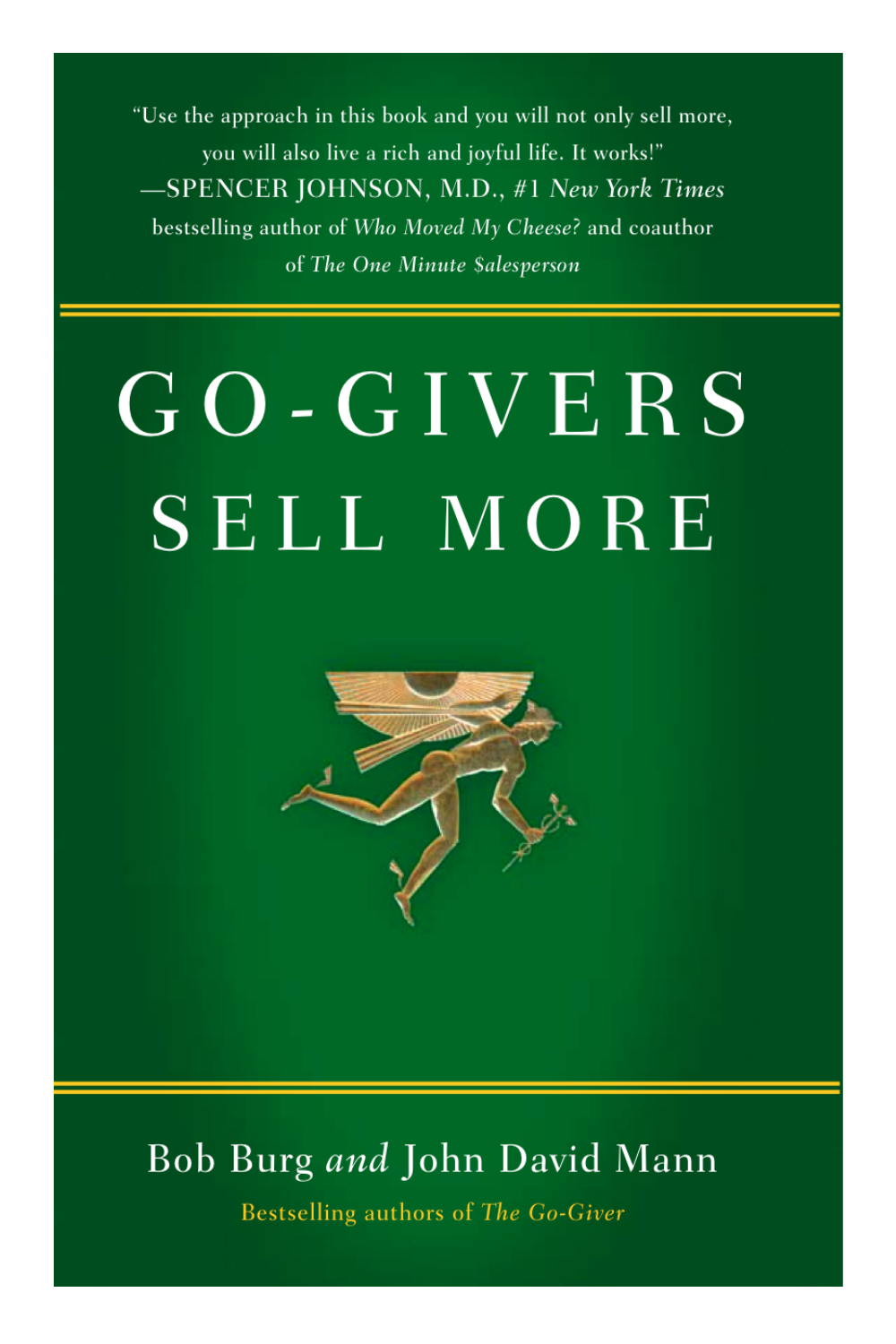"Burg and Mann have unlocked the key to superstar selling: focus on others and touch lots of lives with authentic, exceptional value. Successful people know this is exactly how it's done. Prepare to follow their suggestions and create more abundance."

> —**Michael Port**, *New York Times* bestselling author, *Book Yourself Solid* and *The Think Big Manifesto*

"Go-givers do sell more. Why? Because they shift their focus from getting to giving, and create value one customer at a time. Read and remember that it's not about you—it's always about *the other person*."

> —**Gary Keller**, *New York Times* bestselling author, *The Millionaire Real Estate Agent* and *Shift: How Top Real Estate Agents Tackle Tough Times*

"By building your personal brand as a go-giver, people will seek you out, you will get more customers, and your life will completely change for the better. Read this book and share it with everyone in your network!"

> —**Dan Schawbel**, bestselling author, *Me 2.0* and blogger at PersonalBrandingBlog.com

"We love this book and think you will too. It deserves a place on your bookshelf right next to Og Mandino's *The Greatest Salesman in the World*."

—**Azim Jamal** and **Harvey McKinnon**, award-winning coauthors, *The Power of Giving*

"*Go-Givers Sell More* beautifully reveals the paradox of genuine selling that it's all about the other person."

—**John Assaraf**, *New York Times* bestselling author, *The Answer*

"Every professional on the planet needs to read this book." —**Libby Gill**, bestselling author, *You Unstuck*

"Destined to become a classic of selling from the heart." —**Chris Widener**, *New York Times* bestselling author, *The Angel Inside* and *The Art of Influence*

"*The Go-Giver* has been a great eye-opener for our management team, and *Go-Givers Sell More* could not have come at a better time—worth its weight in gold!"

> —**Chef Charles M. Carroll**, seven-time Culinary Olympian and executive chef, River Oaks Country Club, Houston, Texas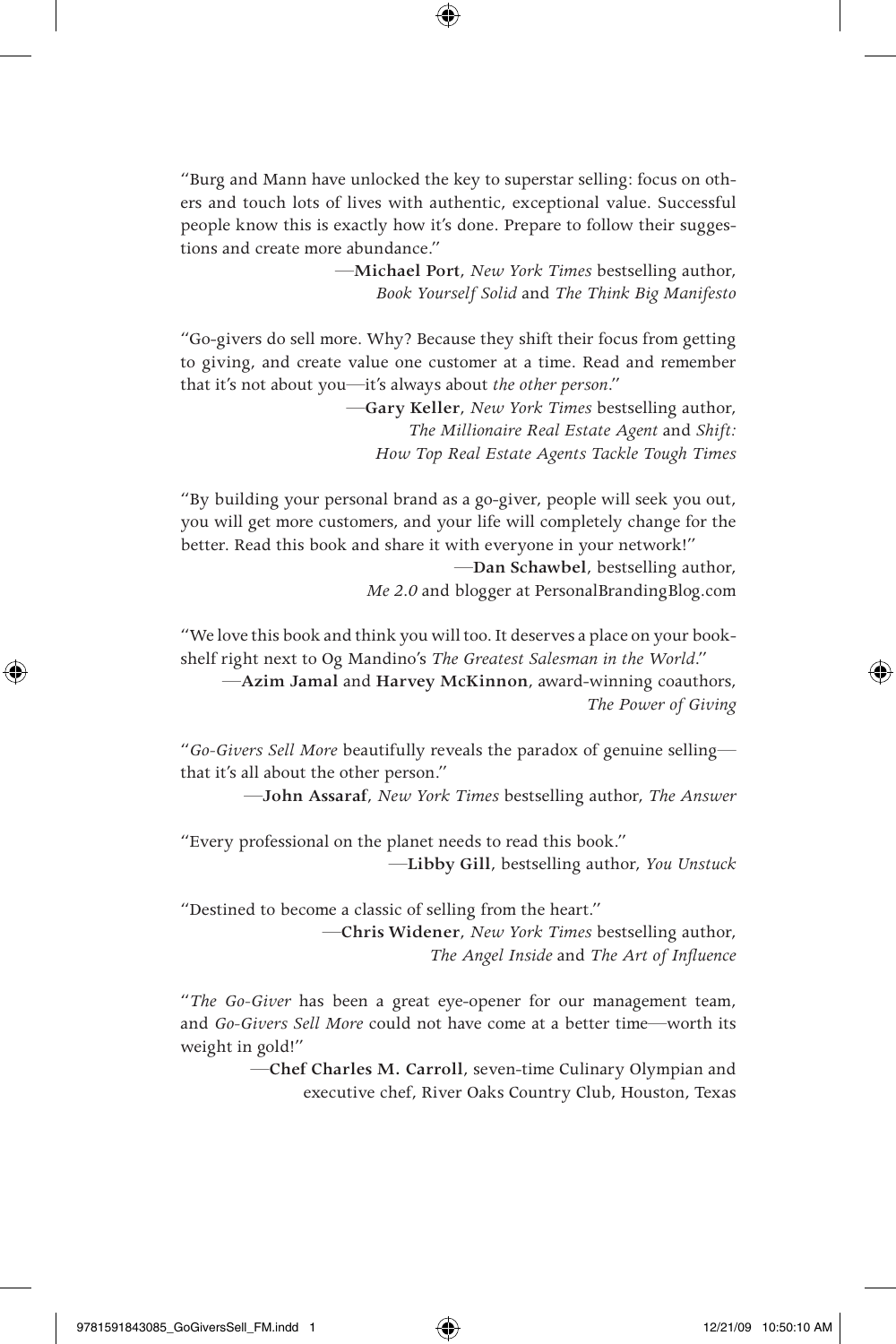"Burg and Mann have beautifully captured the highest purpose of business: to add value to other people's lives. *Go-Givers Sell More* is simple, practical, and, above all, amazingly effective—a blueprint for achieving a successful life."

—**Loula Loi Alafoyiannis**, president, Euro-American Women's Council

"*Go-Givers Sell More* will not only teach you how to sell more, it will give you wisdom to live a rich and abundant life."

—**Grandmaster Jhoon Rhee**, American Tae Kwon Do founding father, martial arts instructor for Bruce Lee and Muhammad Ali

"For those of us who have always thought of sales as a dirty word or necessary evil, Burg and Mann remind us, brilliantly and compassionately, that it really is possible to do well by doing good."

> —**Jennifer Kushell**, *New York Times* bestselling coauthor, *Secrets of the Young & Successful*

"*Go-Givers Sell More* will radically change how you see business—and make you radically more successful."

> —**Cameron Johnson**, television personality and international bestselling author, *You Call the Shots*

"This marvelous book gets to the heart of successful selling: a genuine attitude and spirit of connecting with others. You will learn how to open your heart and mind in new ways to improve your sales career."

> —**Dr. Nido Qubein**, President, High Point University, chairman, Great Harvest Bread Co.

"This extraordinary book is designed for anyone who wants to bring authentic value to others. A timeless classic with insightful lessons for business, marriage, or friendship."

> —**Sarah Miller Caldicott**, great-grandniece of Thomas Edison and coauthor, *Innovate Like Edison*

"Yes, go-givers *do* sell more, in both good markets and challenging ones. But don't take my word for it; read this book and learn that you don't sacrifice profits by being principle-based—you profit *because* you're principlebased." —**Frank McKinney**, bestselling author, *The Tap*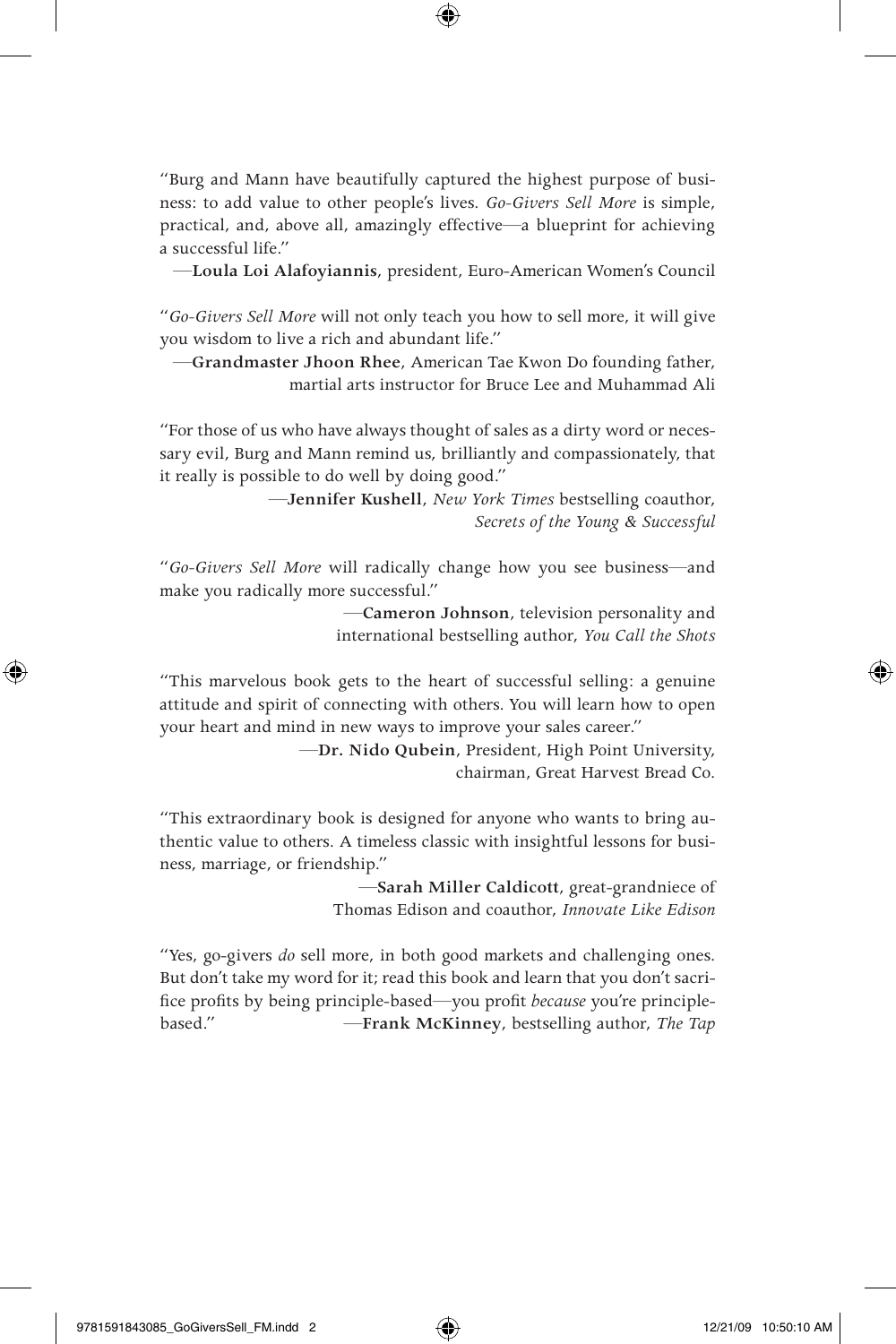# Go-Givers Sell More

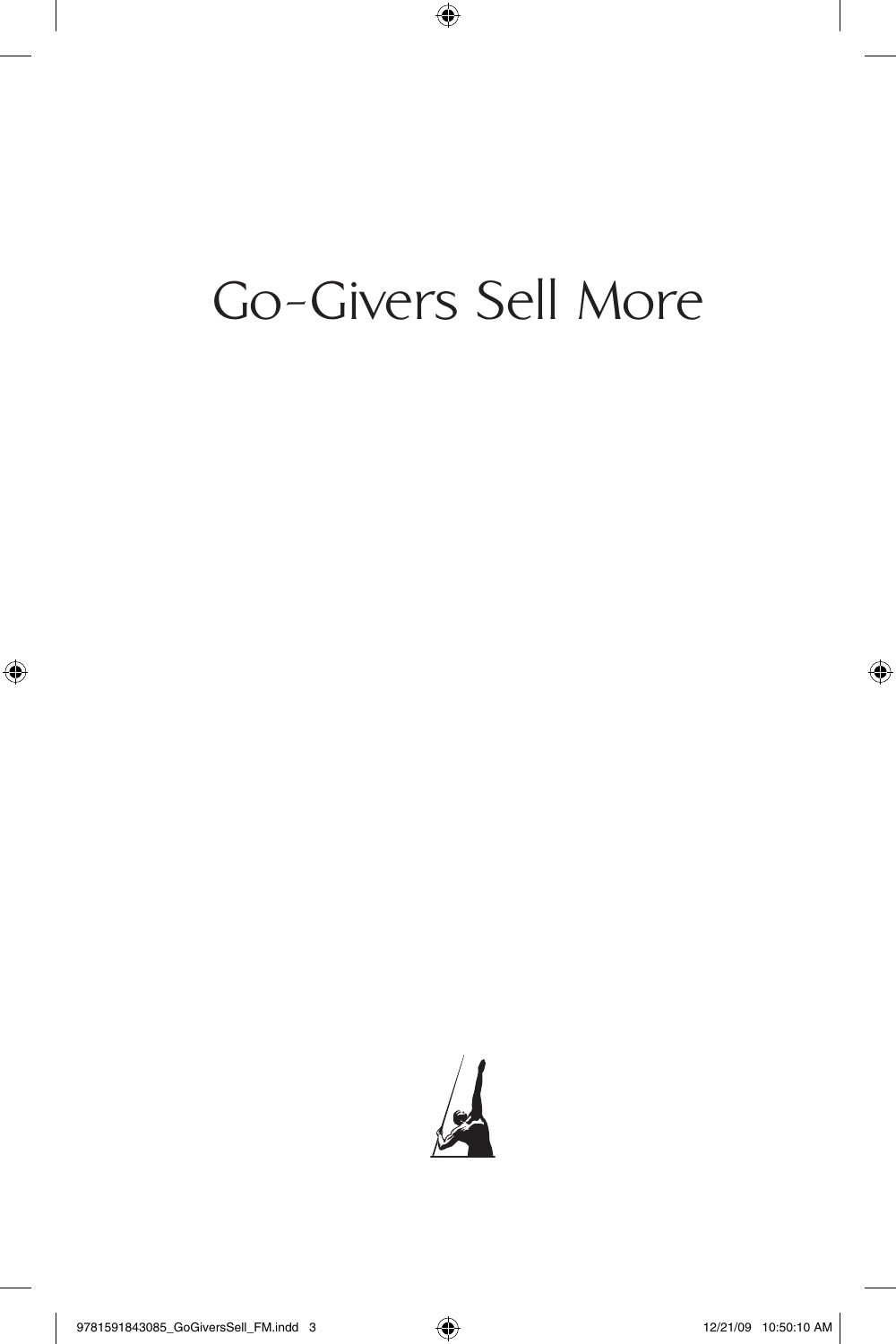# Go-Givers Sell More

## Bob Burg and John David Mann

Portfolio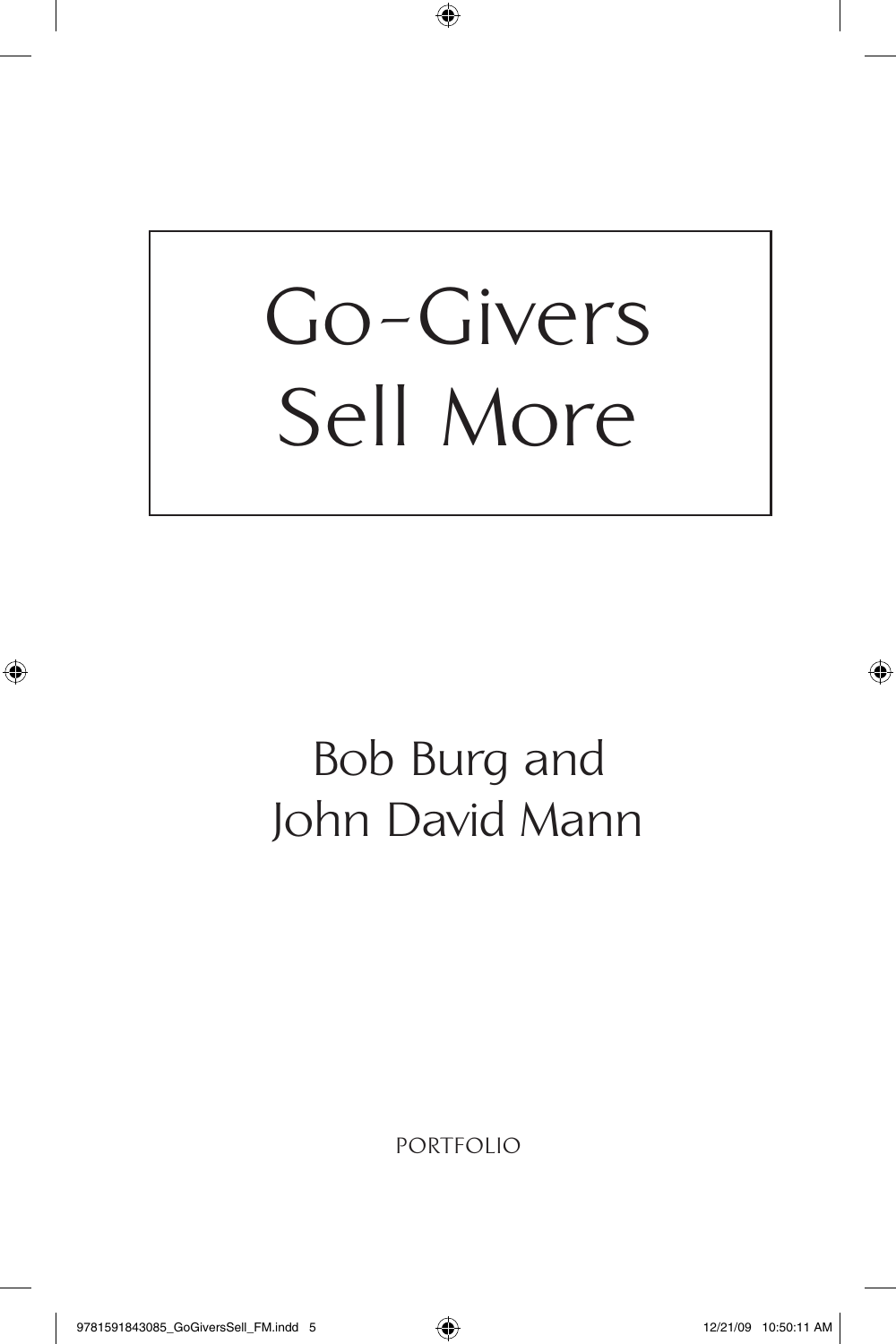PORTFOLIO

Published by the Penguin Group Penguin Group (USA) Inc., 375 Hudson Street, New York, New York 10014, U.S.A. Penguin Group (Canada), 90 Eglinton Avenue East, Suite 700, Toronto, Ontario, Canada M4P 2Y3 (a division of Pearson Penguin Canada Inc.) Penguin Books Ltd, 80 Strand, London WC2R 0RL, England Penguin Ireland, 25 St. Stephen's Green, Dublin 2, Ireland (a division of Penguin Books Ltd) Penguin Books Australia Ltd, 250 Camberwell Road, Camberwell, Victoria 3124, Australia (a division of Pearson Australia Group Pty Ltd) Penguin Books India Pvt Ltd, 11 Community Centre, Panchsheel Park, New Delhi – 110 017, India Penguin Group (NZ), 67 Apollo Drive, Rosedale, North Shore 0632, New Zealand (a division of Pearson New Zealand Ltd) Penguin Books (South Africa) (Pty) Ltd, 24 Sturdee Avenue, Rosebank, Johannesburg 2196, South Africa

Penguin Books Ltd, Registered Offices: 80 Strand, London WC2R 0RL, England

First published in 2010 by Portfolio, a member of Penguin Group (USA) Inc.

10 9 8 7 6 5 4 3 2 1 1 3 5 7 9 10 8 6 4 2 1 2 3 4 5 6 7 8 9 10 Copyright © Bob Burg and John David Mann, 2010 All rights reserved

LIBRARY OF CONGRESS CATALOGING IN PUBLICATION DATA

Burg, Bob. Go-givers sell more / Bob Burg and John David Mann. p. cm. ISBN 978-1-59184-308-5 1. Selling. 2. Customer relations. I. Mann, John David. II. Title. HF5438.25.B864 2010 658.85--dc22 2009041048

Printed in the United States of America

Without limiting the rights under copyright reserved above, no part of this publication may be reproduced, stored in or introduced into a retrieval system, or transmitted, in any form or by any means (electronic, mechanical, photocopying, recording or otherwise), without the prior written permission of both the copyright owner and the above publisher of this book.

The scanning, uploading, and distribution of this book via the Internet or via any other means without the permission of the publisher is illegal and punishable by law. Please purchase only authorized electronic editions and do not participate in or encourage electronic piracy of copyrightable materials. Your support of the author's rights is appreciated.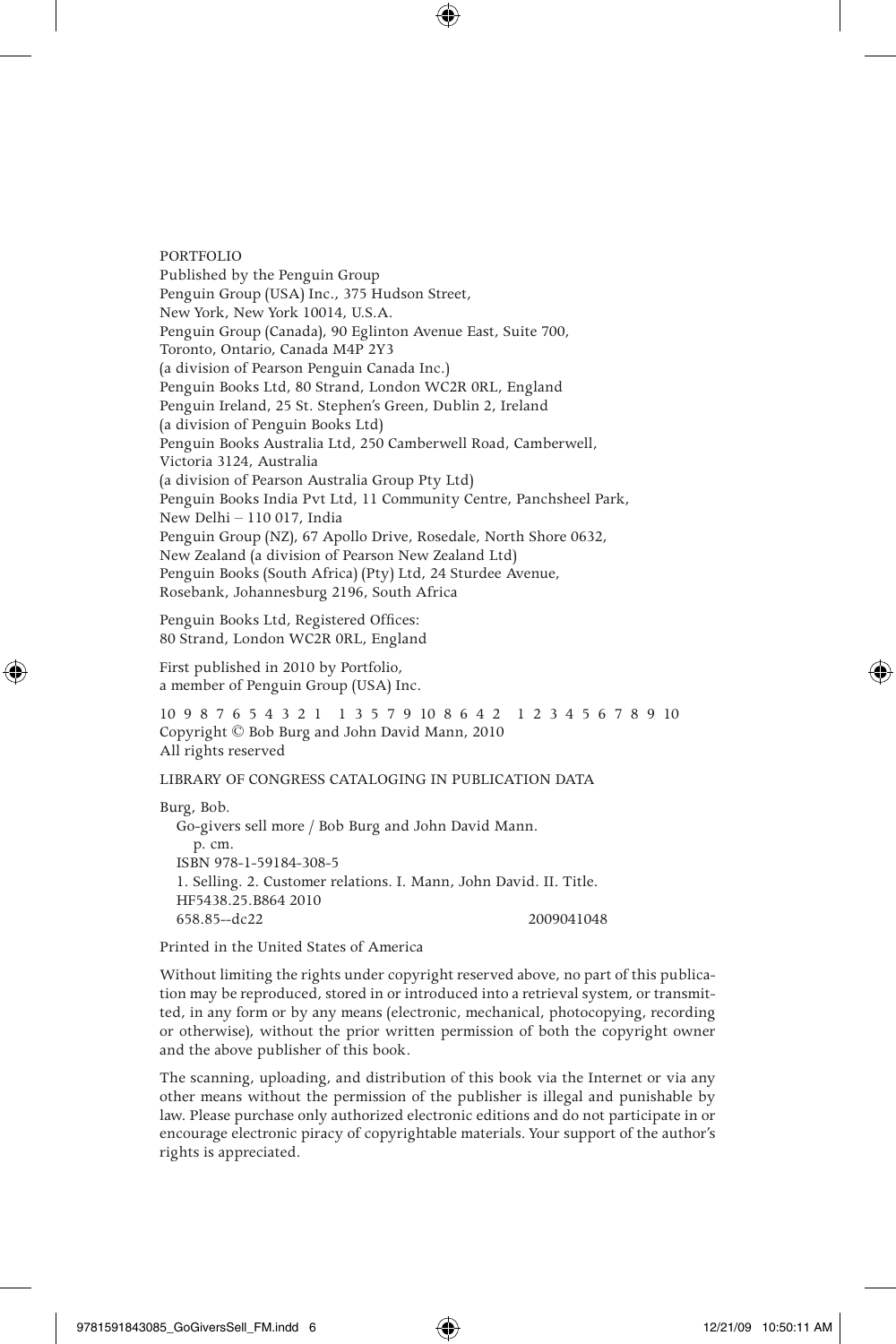*To all our faithful readers of* The Go-Giver *who have so generously shared our little story with so many others*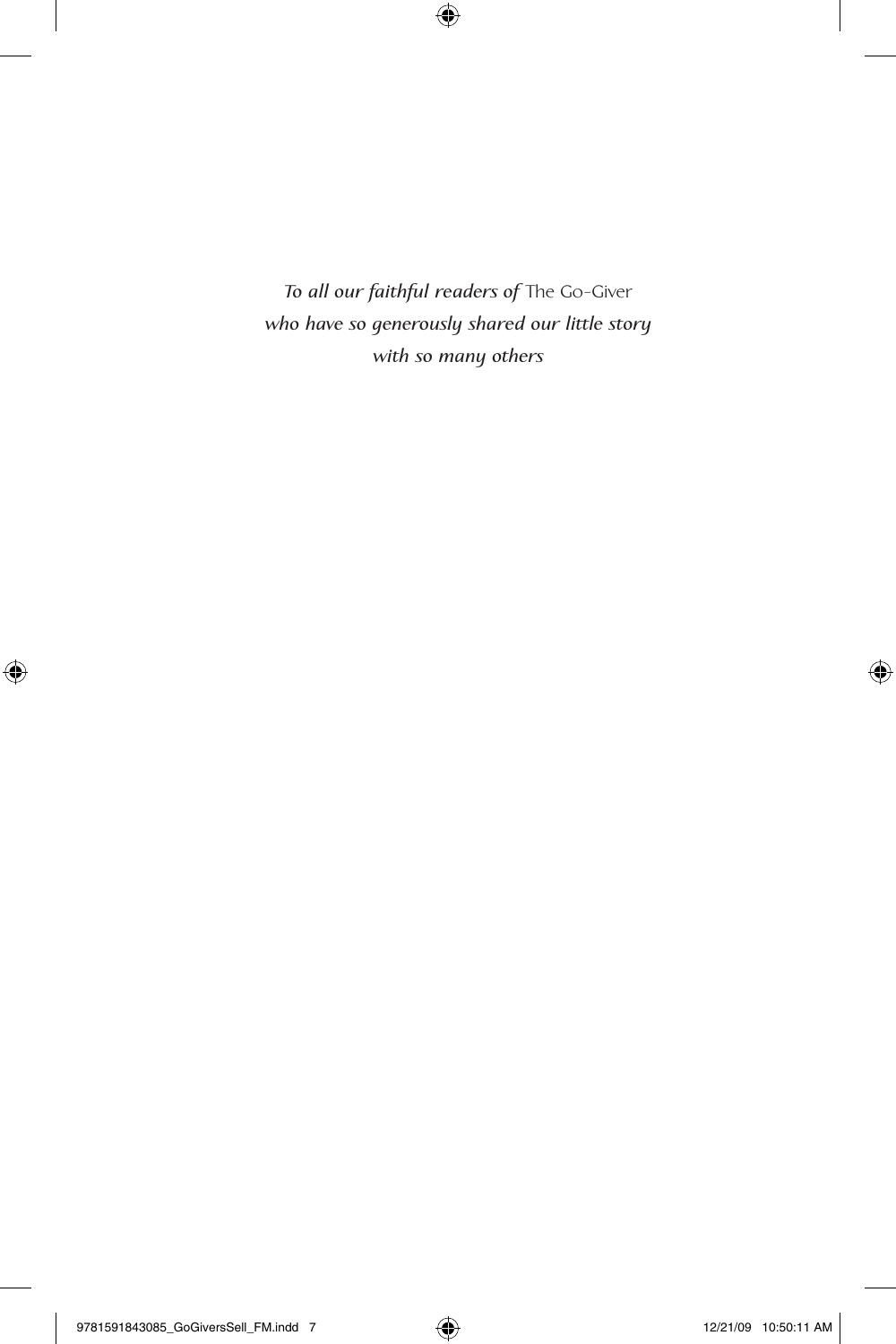## **CONTENTS**

**Introduction: The Truth About Selling 1 The Five Laws of Stratospheric Success 9 I. The Law of Value 11** 1. Create Value 13 2. MacGuffin 19 3. Giving 23 4. Money 29 5. The Paradox 35 6. Your Economy 39 **II. The Law of Compensation 45** 7. Touch Lives 47 8. People 51 9. Rapport 55 10. Skills 61 11. Curiosity 67 12. Maturity 71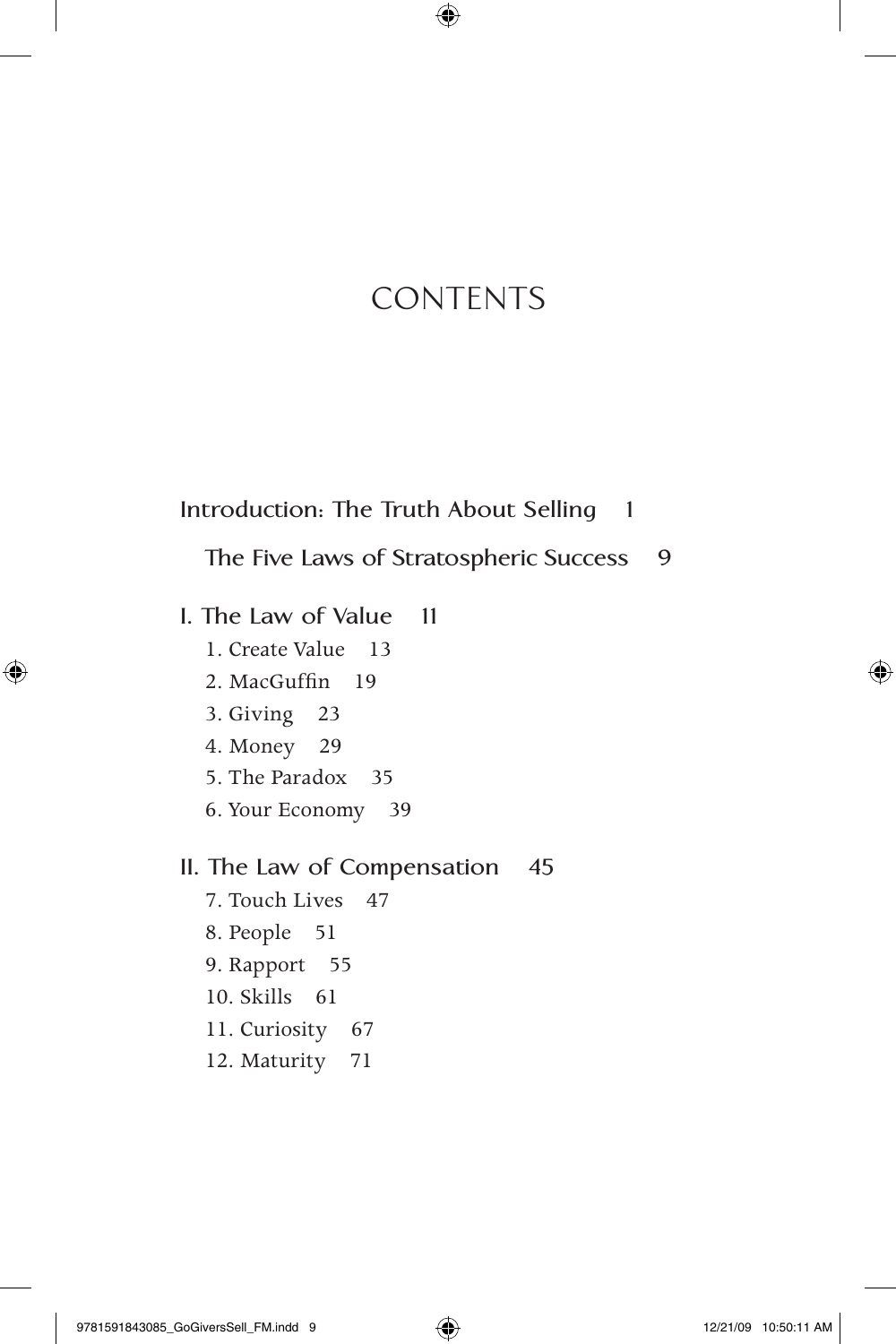**III. The Law of Influence 67** 13. Build Networks 79 14. Fuzzy Influence 83 15. The Perfect "Pitch" 89 16. Great Questions 95 17. Follow-Through 101 18. Your Serve 105 19. Posture 111 20. The Competition 117 **IV. The Law of Authenticity 123** 21. Be Real 125 22. Present 129 23. Undersell 135 24. Listen 139 25. Objections 145 26. The "Close" 143 27. Silence 159 **V. The Law of Receptivity 153** 28. Stay Open 165 29. Left Field 173 30. Crisis 179 31. Trust 185

**Acknowledgments 189**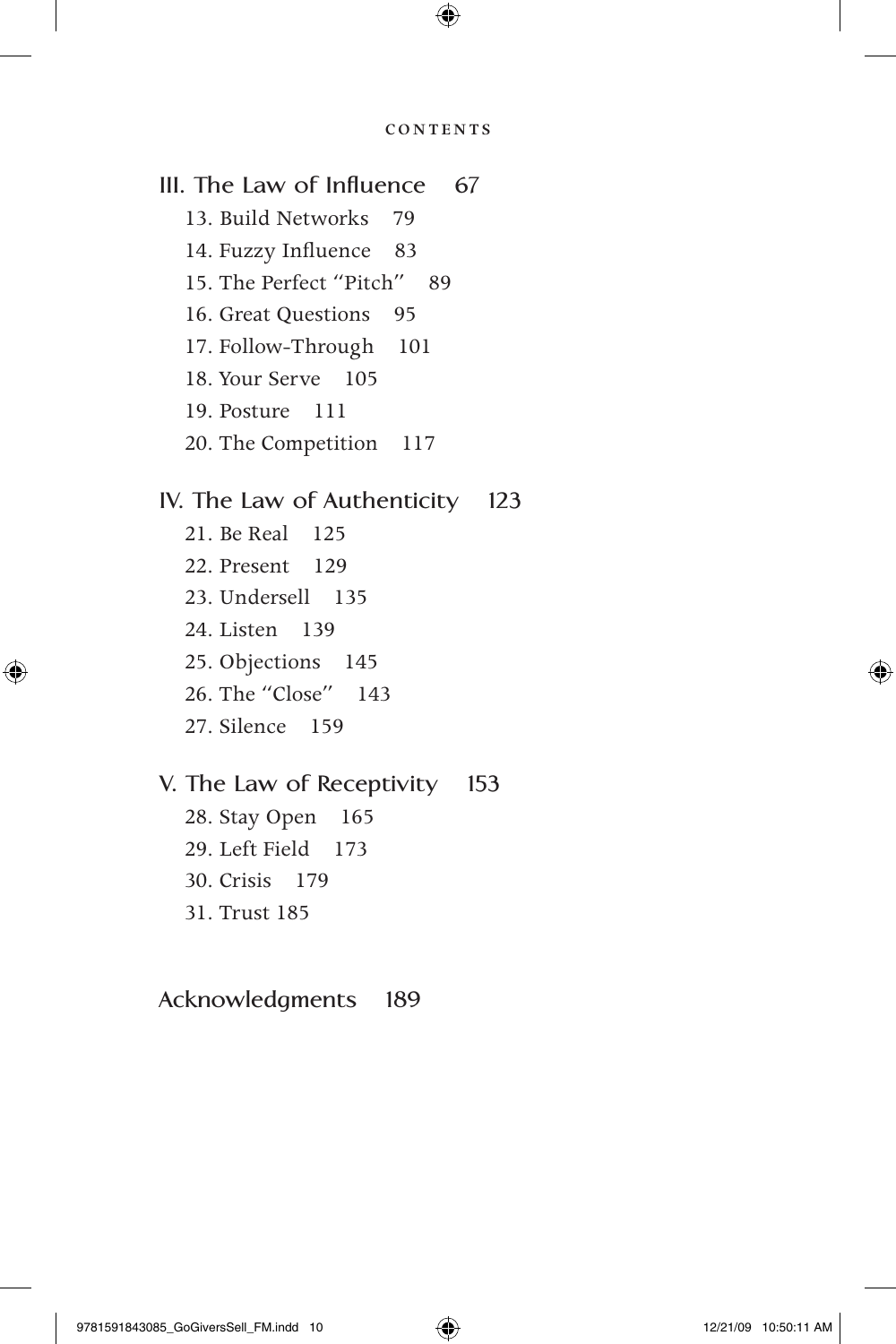### **Introduction: The Truth About Selling**

"I'm no good at selling!" Have you ever heard someone say that, or perhaps said it yourself? We hear it all the time. Everyone who is not in sales thinks, "I could *never* sell."

Truth is, most people who *are* in sales secretly think the same thing.

There is a reason people feel this way: most of us look at sales *backward*. We may see it as convincing people to do something they don't want to do. But it isn't; it's about learning what people *do* want to do and helping them do that. Or, we may think it's about taking advantage of others—while in fact, it's about giving other people *more* advantage.

But the biggest inversion of all, the great upside-down misconception about sales, is that it is an effort to *get* something from others. The truth is that sales at its best—that is, at its most effective—is precisely the opposite: it is about *giving*.

Selling is giving: giving time, attention, counsel, education, empathy, and *value*. In fact, the word *sell* comes from the Old English word *sellan*, which means—you guessed it—"to give."

This is not how most of us have come to think about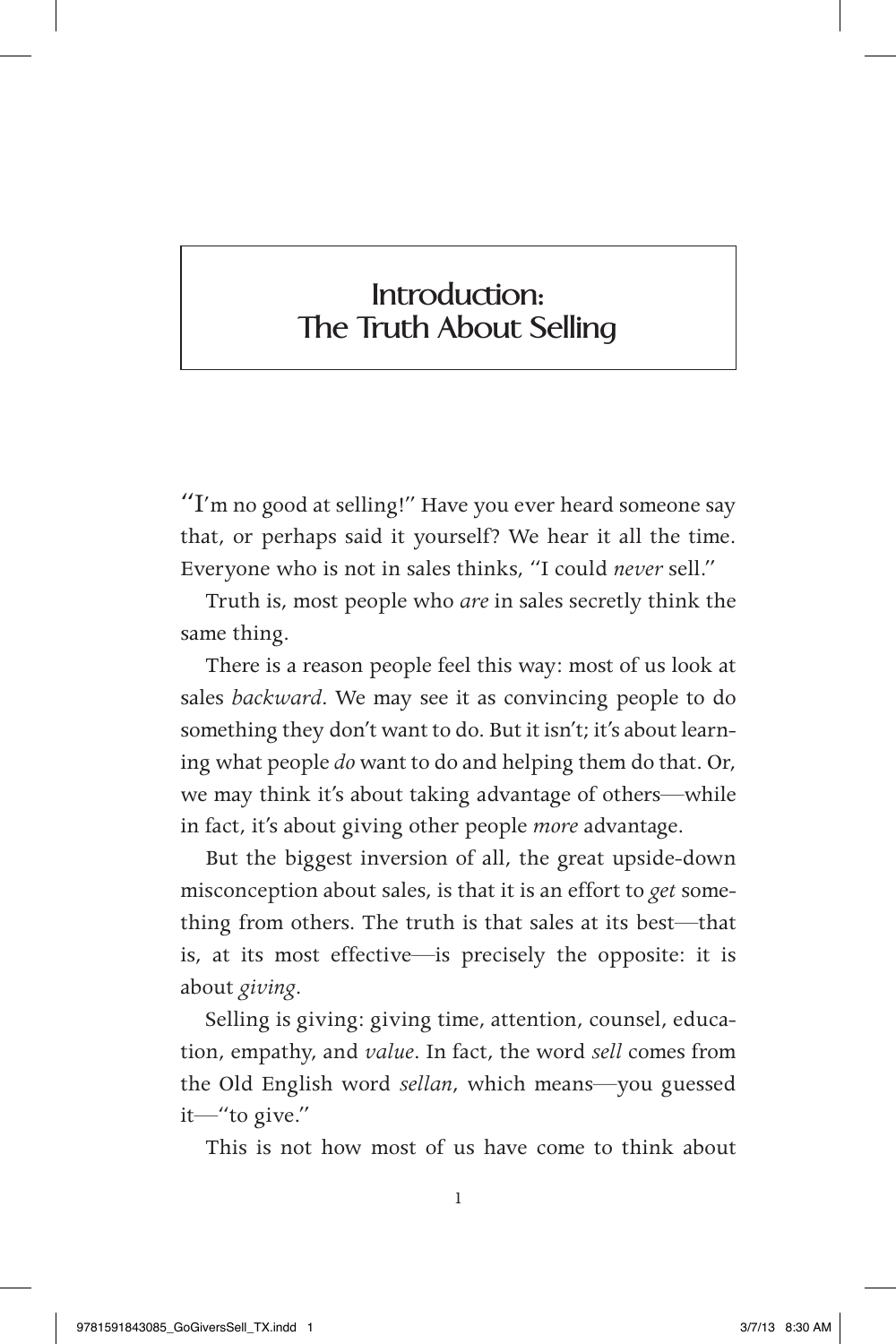sales. Typically, sales is taught as a set of specific skills, reinforced by a range of techniques, aimed at putting your product into someone else's hands and their dollar into your pocket. From the *prospecting dialogue* and *qualifying questions* to *overcoming objections* and *closing the sale*, every step of the process is mapped out and nailed down. All you have to do, so the idea goes, is thoroughly learn and carefully practice everything in the salesman's bag of tricks, and *you too will become a sales success!*

At least, that's the theory. But it often doesn't work out that way.

Here is the reality: of the hundreds of thousands of entrepreneurs, small business owners, corporate salespeople, independent reps, and others in business who find themselves fulfilling any sort of sales function, *most are having a hard time with sales and selling*.

This difficulty does not typically come from a lack of belief. Most people who are involved in sales genuinely believe in what they're selling. They are excited about the value they can add to other people's lives while making a healthy living for themselves and providing for their families.

But when it comes to the actual selling part? Most of us don't believe we're any good at it. We get performance anxiety or don't feel comfortable with the idea of "pitching." We don't like having things pushed on us, and don't really expect others to like it either.

We want to sell—we just don't want to be in *selling mode*.

If this describes you, even a little bit, then much of what you're about to read may surprise you. The approach in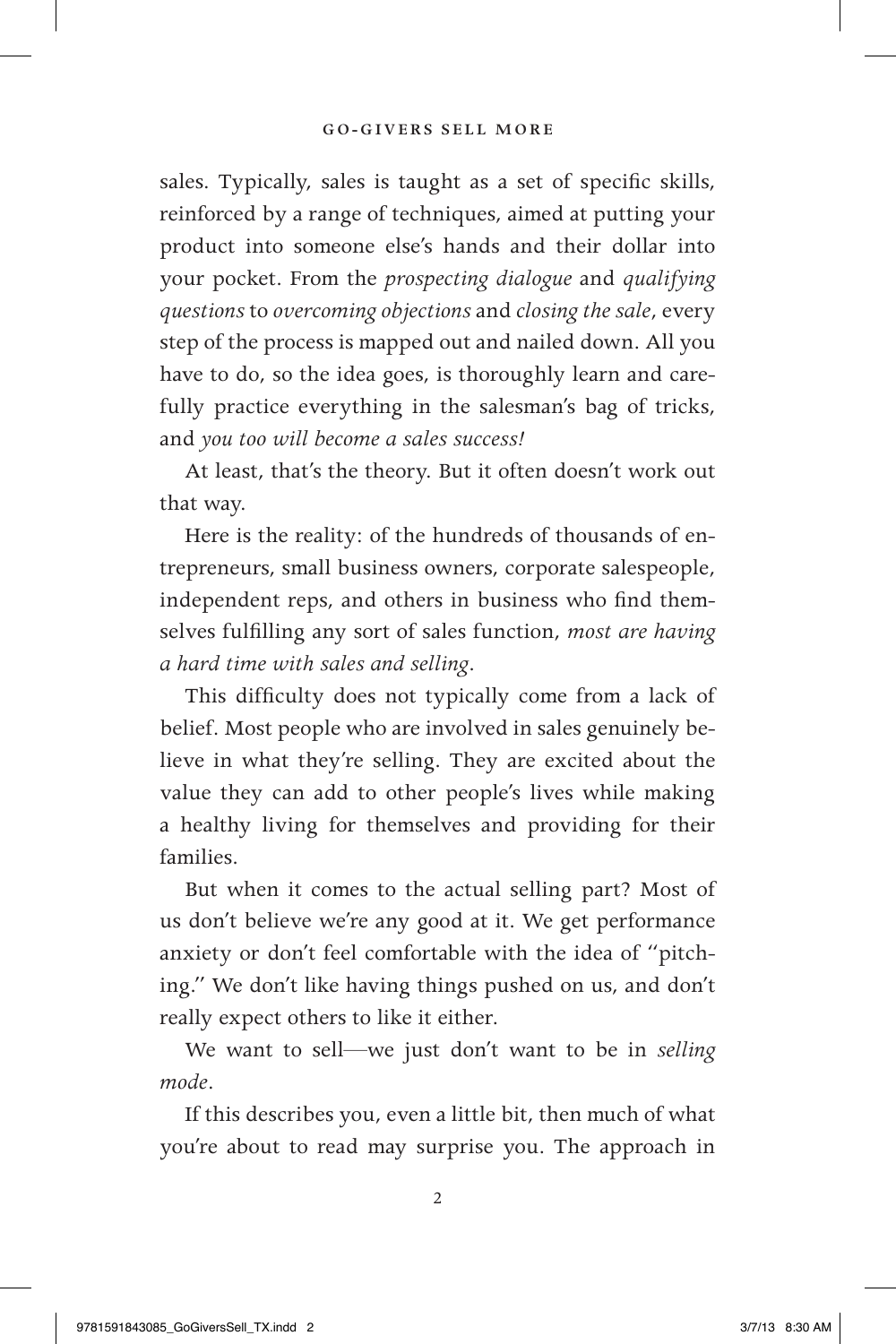#### **introduction**

this book may even seem backward compared to what you have learned before about sales. For example:

- • Instead of "adding value" *after* the sale or as an incentive to close a difficult deal, our model *starts* with adding value and makes that its principal goal throughout.
- The classic sales process culminates in the "close." Ours focuses on the "open."
- • People typically think of sales as a *talking* business. Our approach is to spend less time talking and more time *listening*.
- • Conventional sales training focuses on *the presentation*: how you talk about your product. Ours focuses on asking *great questions* and keeping the conversation focused on others.
- The classic sales process succeeds if you "make a sale" and fails if you get a "no." Our sales process starts with the understanding that it is impossible to "make a sale"—yet it is designed so that you will have a positive outcome 100 percent of the time, whether or not a sale happens.

Perhaps the biggest difference in what we describe here has to do with the concept of *control*. The traditional approach to sales, reinforced and fine-tuned by dozens of carefully honed techniques, aims to choreograph the process by putting control firmly in the hands of the salesperson—which is probably why neither party really enjoys it: it's not much fun to have someone try to control you.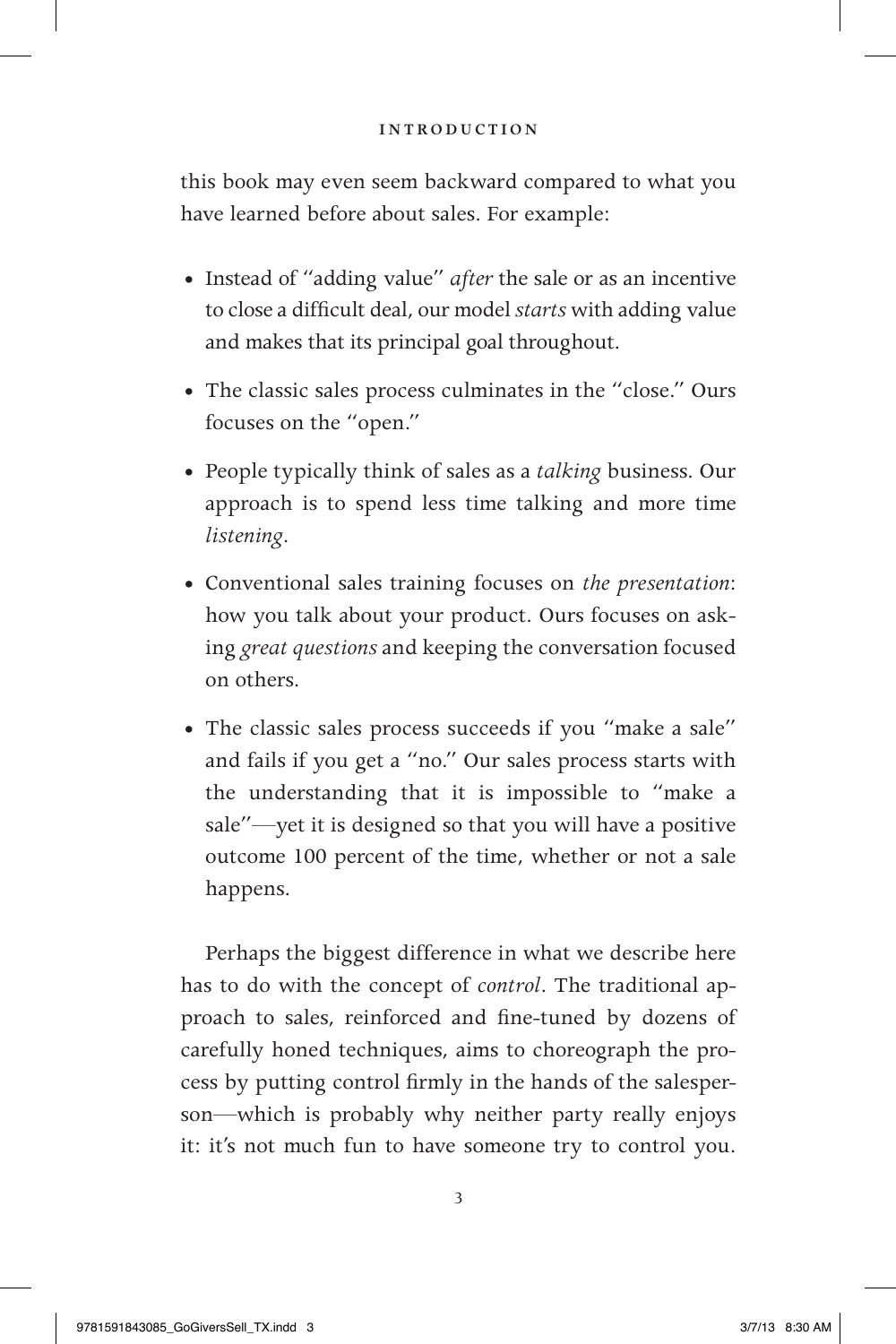For that matter, it's not much fun to be the one doing the controlling, either.

The traditional sales process is typically viewed as a sequence of specific, controlled events:

> prospect  $\rightarrow$  qualify  $\rightarrow$  present  $\rightarrow$ overcome objections  $\rightarrow$  close  $\rightarrow$ follow up  $\rightarrow$  provide customer service

*Go-Givers Sell More* takes a different approach. In our view, the sales process goes something like this:

> create value  $\rightarrow$  touch people's lives  $\rightarrow$ build networks  $\rightarrow$  be real  $\rightarrow$  stay open

These five steps correspond to what in *The Go-Giver* we called the Five Laws of Stratospheric Success, which also form the five parts of this book. We'll refer to those five laws often in these pages and even quote the characters from *The Go-Giver*—Pindar, Joe, Nicole, Ernesto, Sam, Debra Davenport, and others.

In fact, this book is based squarely on the premise at the heart of *The Go-Giver*:

Shifting your focus from *getting* to *giving* is not only a nice way to live life and conduct business, but a very *profitable* way as well.

Put another way: living with generosity creates a swelling tide that raises all ships. Not just yours; not just the other person's; *everyone's*.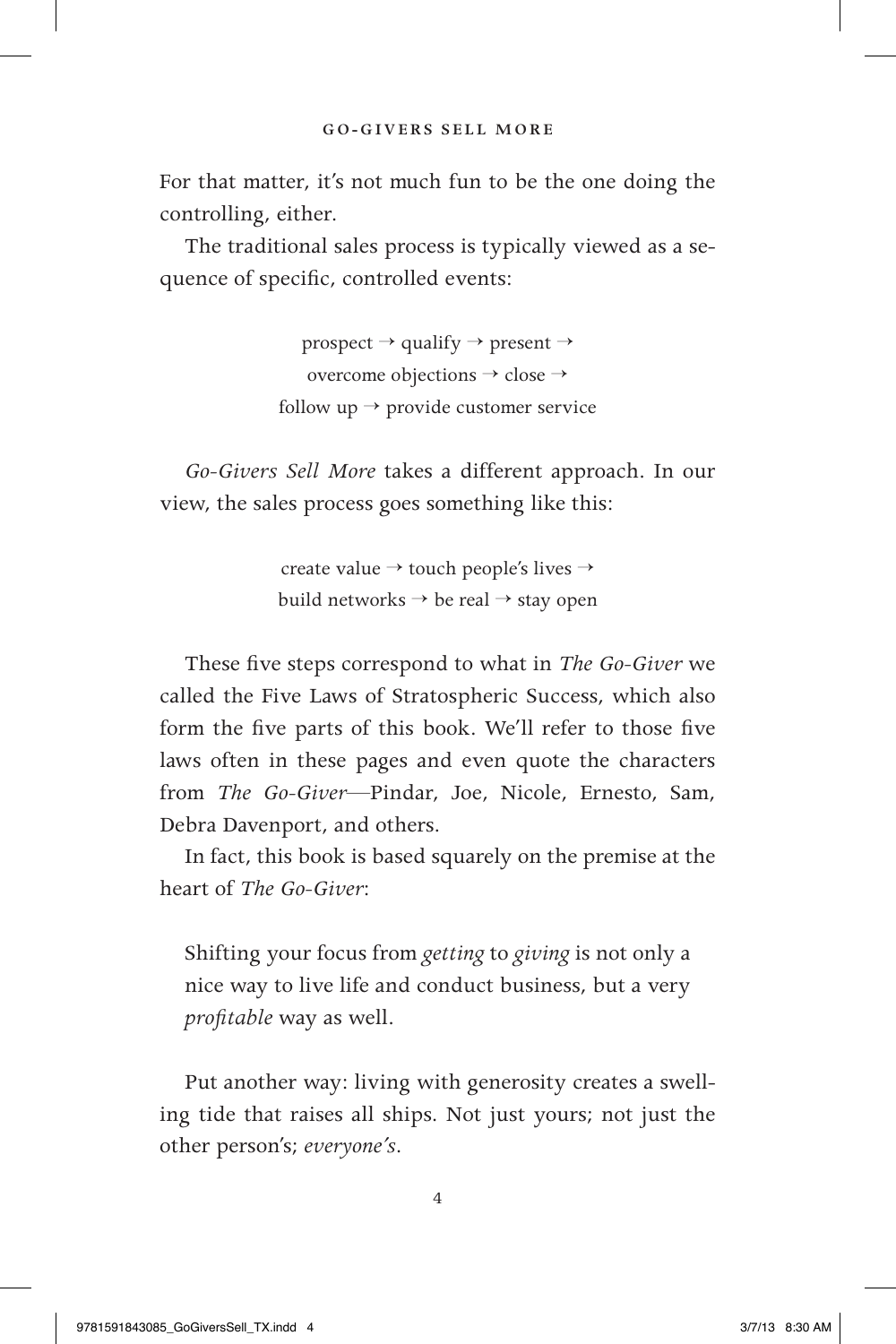#### **introduction**

Being a giving person, as it turns out, is not just an agreeable idea; it's also quite practical. People who grasp and live the principles of giving not only live happier and more fulfilled lives, they are also among the most successful people we know. Go-givers really do sell more.

Now, we have a confession to make: these ideas did not really originate with us. In fact, what we're describing in this book is simply how every truly great salesperson operates.

When you spend time with a genuinely successful salesperson, pay close attention and you'll find something surprising: none of the hundreds of standard sales techniques are what makes them excel at what they do. Oh, they know about them, and when it will serve their customer, they may utilize some of them. But what makes a great salesperson great at sales is that he or she is wholeheartedly interested in *the other person*.

The truth about selling is that it's not about your product, and it's not about you—it's about the other person.

Genuinely great salespeople are not great because they have mastered "the close," or because they give a dazzling presentation, or because they could shoot holes in any customer objection from fifty paces. They are great because they create a vast and spreading sphere of goodwill wherever they go. They enrich, enhance, and add value to people's lives. They make people happier.

But the most remarkable thing about these consummate salespeople is that they are not as rare as you might think. In fact, you can find them everywhere. This is because be-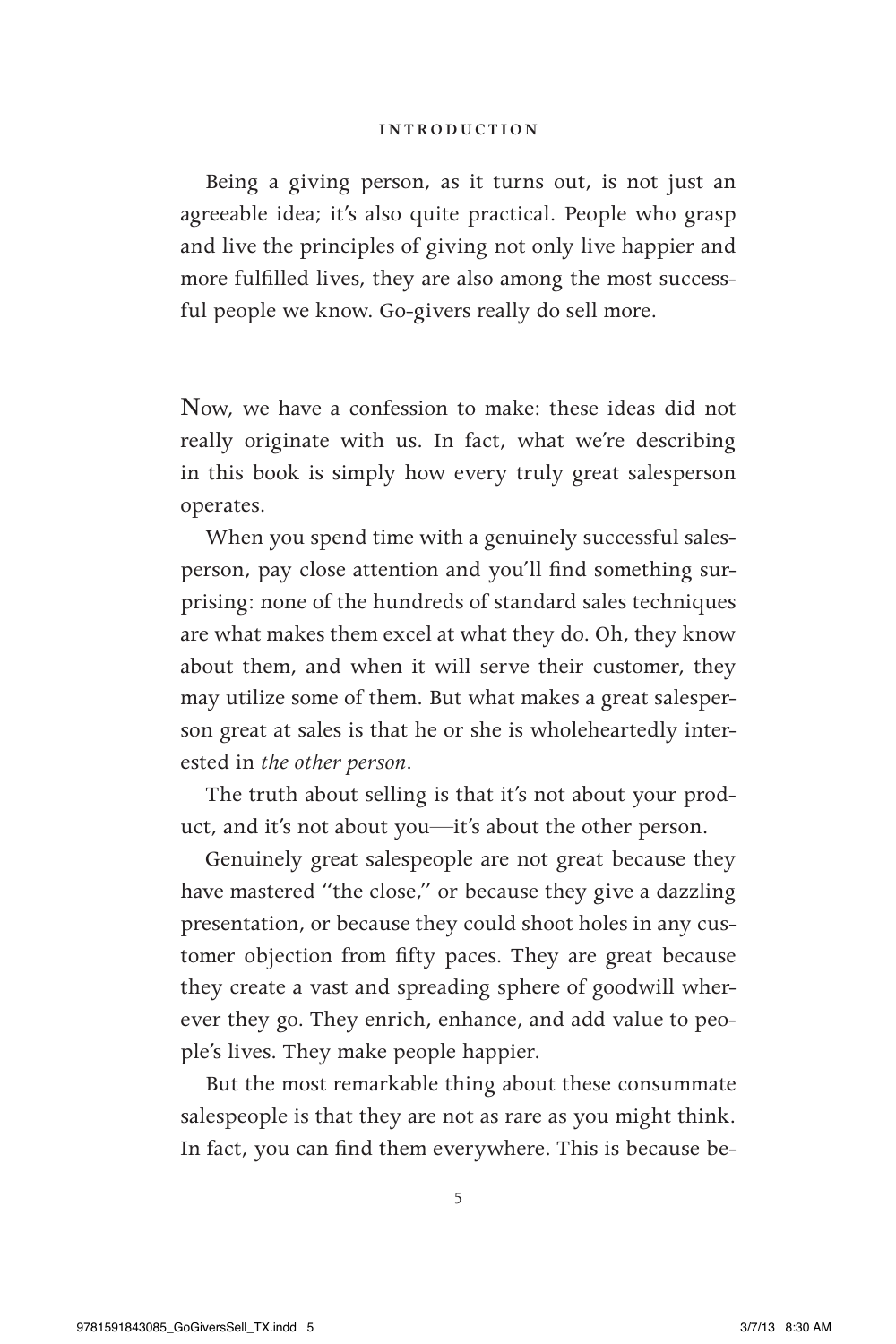ing adept at sales does not require mastery of complex or elaborate skills. As Debra Davenport says in *The Go-Giver*, "You want people skills? Then be a *person*."

This is very good news, because it means that anyone can be great in sales. It means *you* can be great in sales.

You might think that to do so, you need to have an outgoing, naturally jovial, gregarious personality. Not true. Shy people create relationships and get married. Introverts make great friends. You don't need to be a "people person," or *any* specific type of person, to be great at selling. In fact, the idea itself—that *you* might have to be a certain sort of person to be great in sales—precisely misses the point:

It's not about you; it's about *them*.

If you take away nothing from *Go-Givers Sell More* but those seven words, it will have been worth the effort for us to write it and for you to read it—because your life in sales will transform. Focus on the quality of the relationship and on providing value to the other person, regardless of "making the sale," and you will create an exchange that is both more satisfying *and* more profitable.

That in a nutshell is the message of this book: *it's not about you—it's about them*.

"I loved the story about Pindar and Joe," said one reader of *The Go-Giver*, "and how everything came together at the end of the book. But I can't help wondering, does this stuff really work—I mean, in real life?"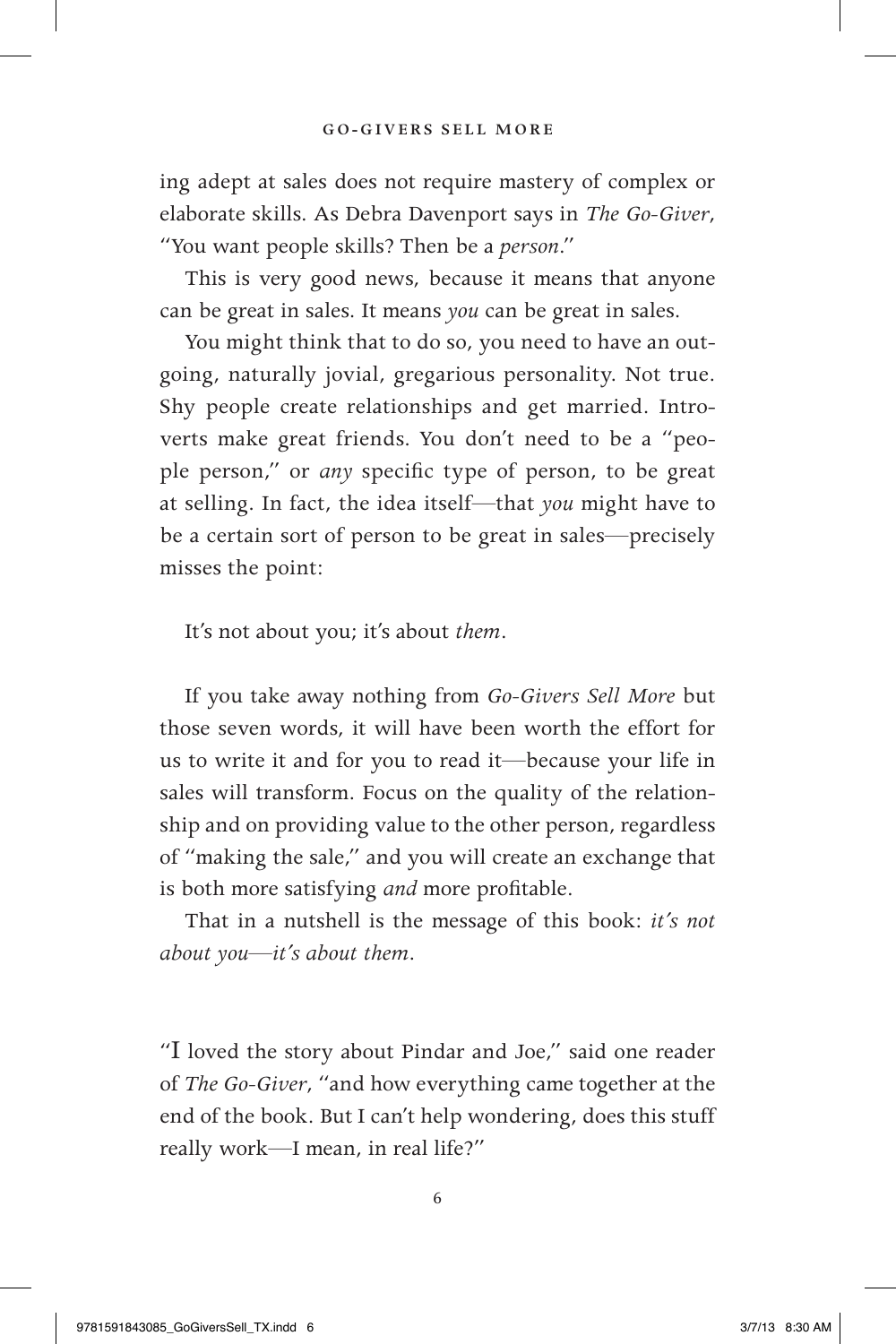This book is our answer to that question.

It's easy to get distracted by daily headlines and nightly newscasts that focus on the exploits of the well-heeled corrupt in high places. But far from the TV camera's glare, the great majority of genuinely successful people quietly carry on with their lives in ways that bear a surprising resemblance to Pindar, Ernesto, Nicole, and Sam.

But don't take our word for it. Our fondest hope is that as you read *Go-Givers Sell More*, you'll put its ideas to the test and find out for yourself. And as you do, we invite you to share your experiences with our growing Go-Giver community in the Scrapbook section of the Go-Giver blog: www.thegogiver.com/scrapbook.

And not only your experiences with sales. Because *Go-Givers Sell More* is not just about selling more: it's also about *living* more. As Pindar tells Joe in *The Go-Giver*, "These lessons don't apply only to business, Joe. A genuinely sound business principle will apply anywhere in life—in your friendships, in your marriage, *anywhere*."

 If you are in sales in any form—as an account exec at a large firm, an independent rep working out of your home, a retail clerk, a professional marketing your own services then this book is for you.

And if you're not in sales? Then this book is for you, too. It's for anyone and everyone who at any point in the course of everyday life finds themselves dealing with other human beings. Why? Because studying sales is really studying *humanity*. Understanding selling means understanding how people work.

Writing about *The Go-Giver*, one reviewer added this at the end of his column: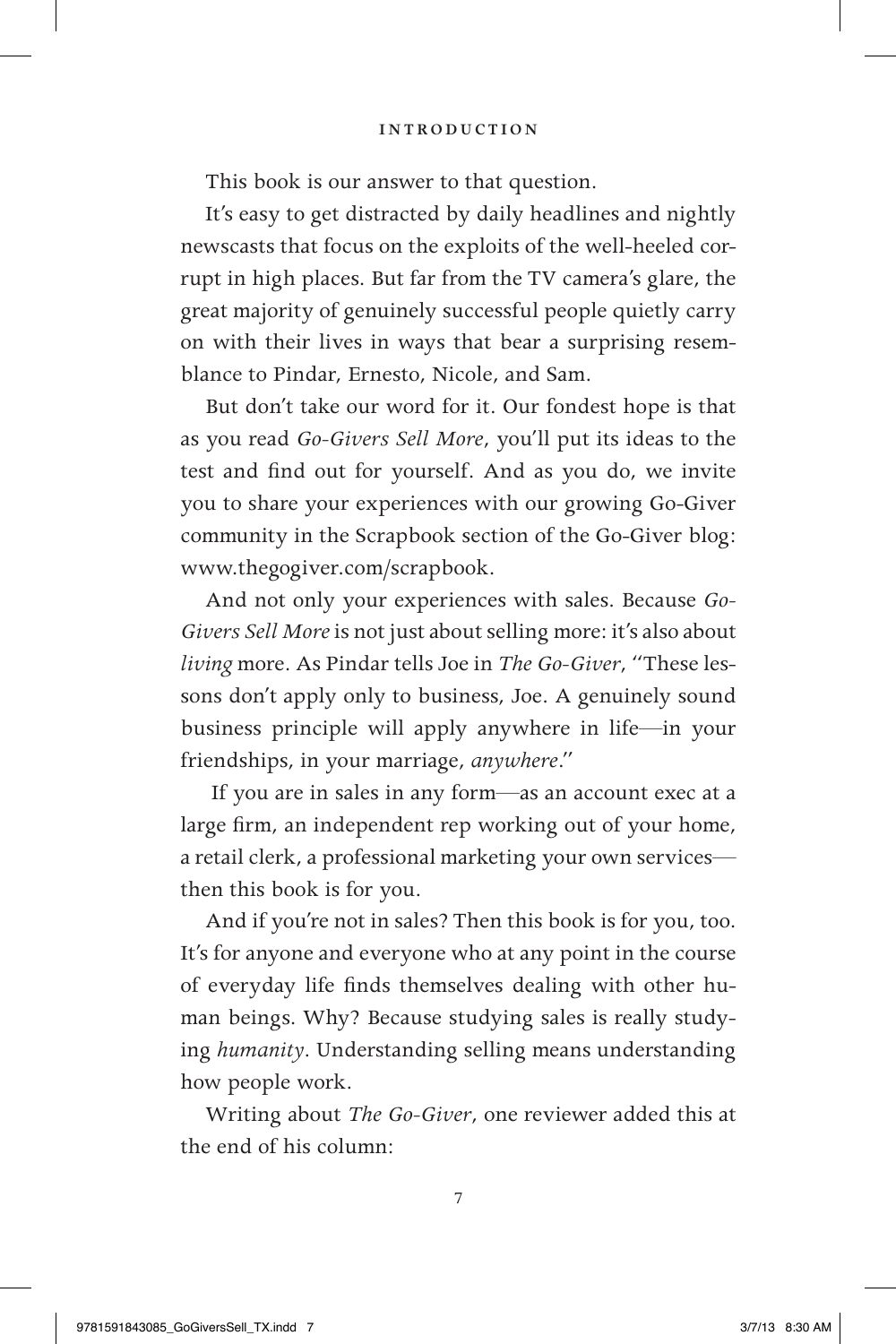As a side note, I handed *The Go-Giver* to my thirteenyear-old son and made it a required read. Even if he never touches a sales job or owns his own business, I do believe he will be a much better person because of it.

The five principles explored in this book govern success in sales; they also govern successful friendships and partnerships, marriages and families, and organizations large and small. This is because the laws that govern good salesmanship are the laws that govern good relationships. Selling is not at its core a business transaction; it is first and foremost the forging of a human connection.

If your goal is to make a living through sales, then we'd like to challenge you to set your sights higher. The idea of "making a living" has the sense of breaking even, of keeping your head above water. But you can do more than tread water—why not *soar*?

Most often a goal of keeping your head above water will only end up sinking you. Approaching your work with the attitude, "I hope I make enough to get by" is deadly for sales—because attitudes are contagious. Regardless of what your particular product or service is, people are drawn to you (or not) because of *how you make them feel*. They don't simply want to buy your product, they want to be uplifted, encouraged, changed in some way.

Our purpose in this little book is to help you not simply survive but *thrive*—through your encounters with other people, to enrich their lives on every level, and in so doing, to enrich your own life and the lives of everyone around you as well. The goal is not only to make a good living, but to create a *great life*.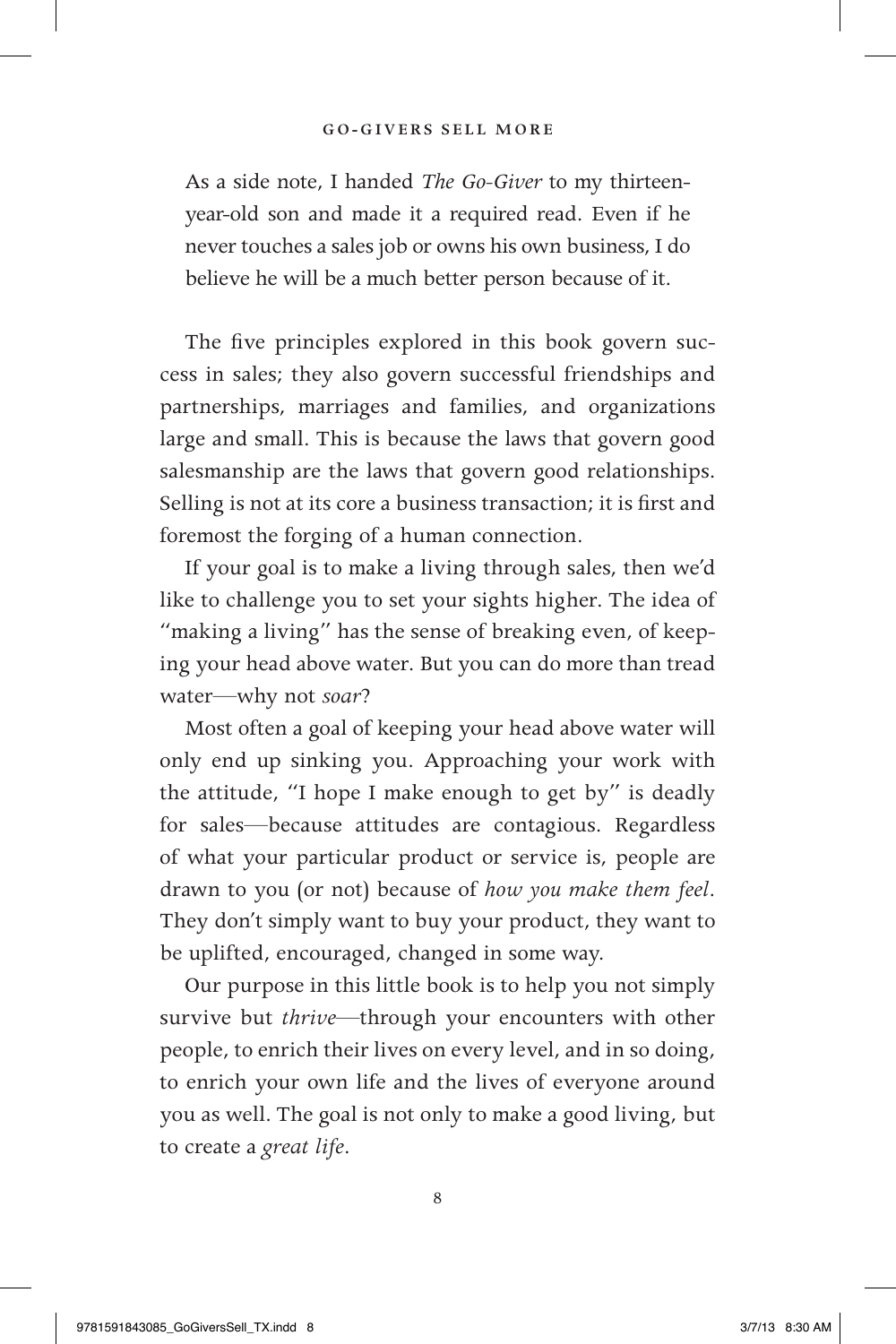## **The Five Laws of Stratospheric Success**

#### **The Law of Value**

*Your true worth is determined by how much more you give in value than you take in payment.*

#### **The Law of Compensation**

*Your income is determined by how many people you serve and how well you serve them.*

#### **The Law of Influence**

*Your influence is determined by how abundantly you place other people's interests first.*

#### **The Law of Authenticity**

*The most valuable gift you have to offer is yourself.*

#### **The Law of Receptivity**

*The key to effective giving is to stay open to receiving.*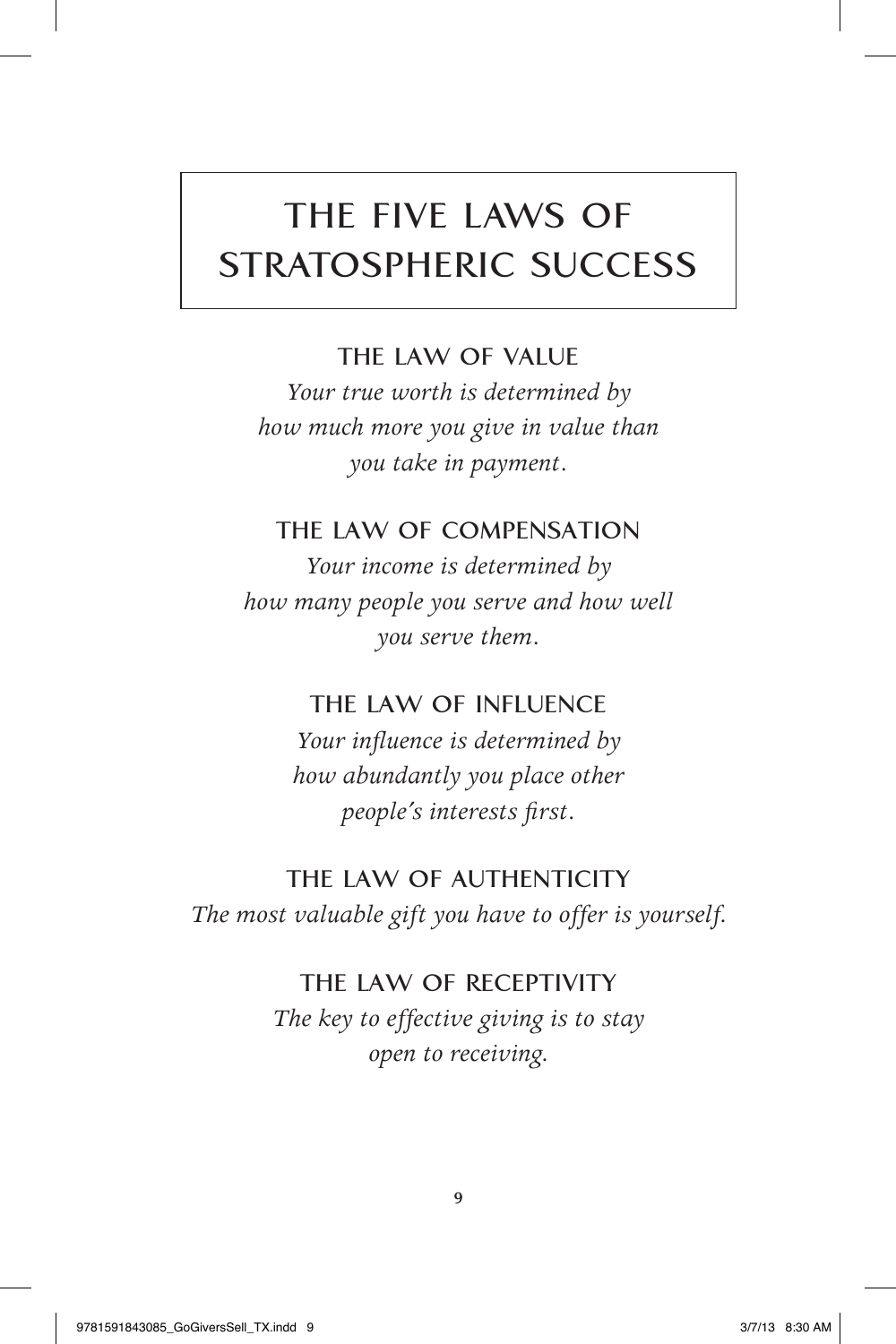# **I. The Law of Value**

*Your true worth is determined by how much more you give in value than you take in payment.*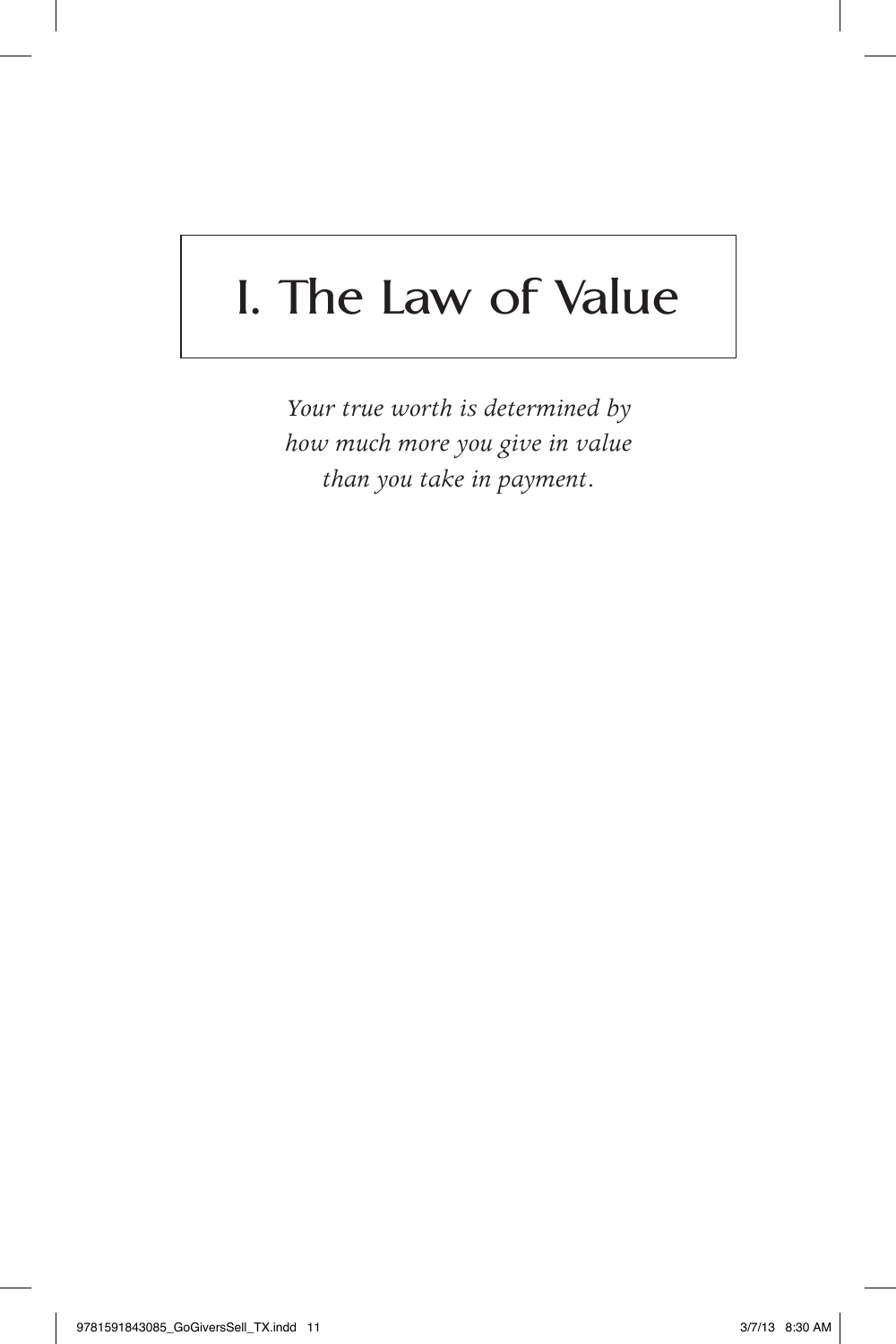## **1. Create Value**

*I mean, no offense, but how does a hot dog stand manage to out*rank the swanky sidewalk cafés in this neighborhood?  $-\text{JoE}^*$ 

If you are hoping to learn how to *make a sale*, we need to make a disclaimer right here and now: in this book we are not going to teach you how to make a sale. We're not going to do this for the simple reason that *you can't* make a sale. No one can. It's impossible to *make* a sale, because you cannot really make other people do what you want them to do.

If you cannot make a sale, then what *can* you do? You can provide the context that allows a sale to happen when the other person makes a purchase. This is not semantics; this is the secret of all great salespeople.

Your job is not to make a sale but to create something else: *value*. In fact, as a salesperson you can define your job description in three words: *I create value*.

<sup>\*</sup>The brief excerpts that open every chapter in this book are all drawn from *The Go-Giver*.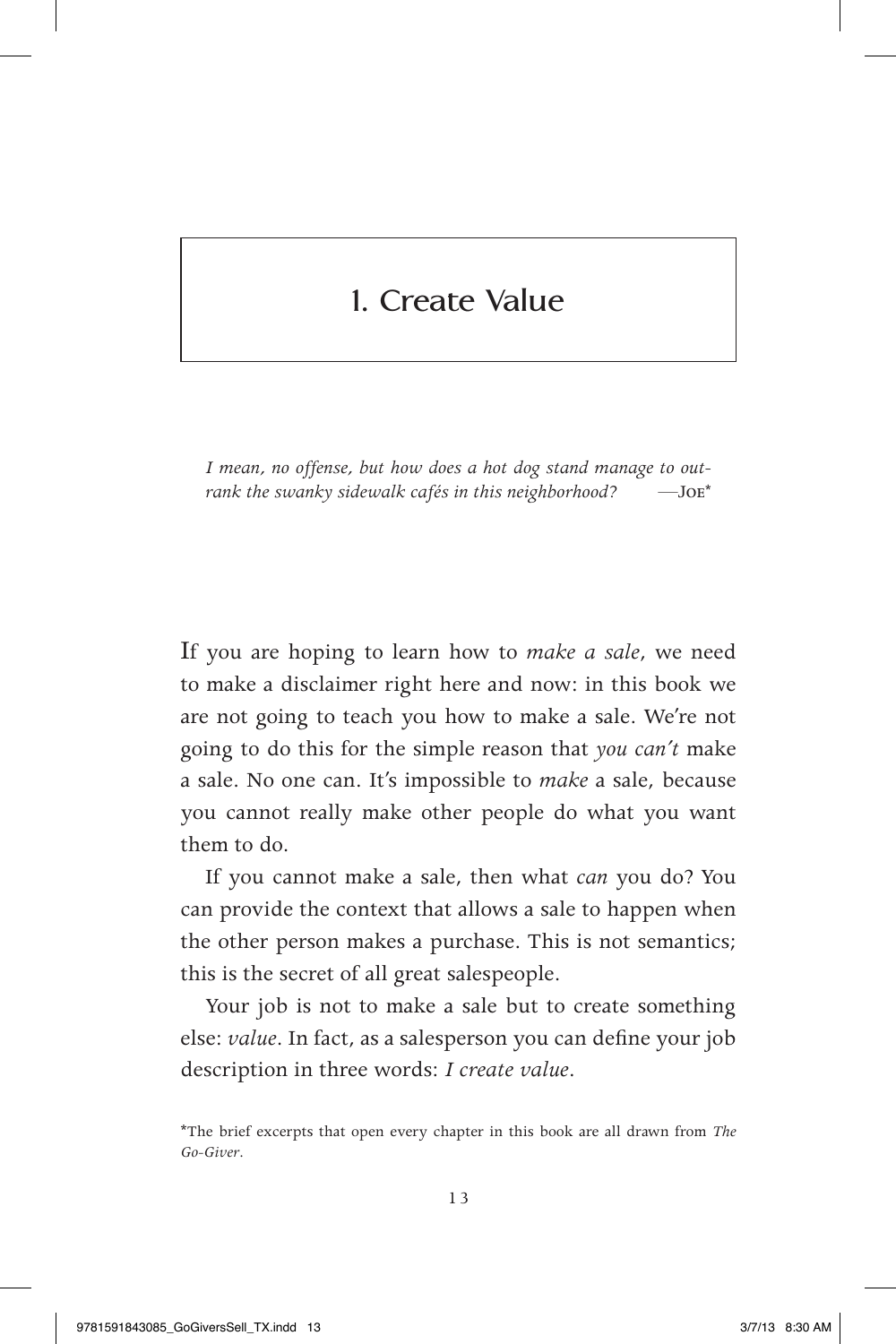Value is the relative worth or desirability of a thing to the user or beholder. It is those qualities or characteristics in a thing or experience that give it worth, importance, or preciousness—especially as compared to its cost, whether in dollars or other terms.

Four-fifths of selling is creating value. The final one-fifth involves the sale itself; however, even when the sale happens, you don't *make* that sale—you *receive* it. We'll get to the receiving piece of it in part V. For now, let's look at the creating part.

If your goal—as a salesperson or any kind of person—is to create value for other people, how do you do that? There are a thousand ways. Here we'll look at just five: excellence, consistency, attention, empathy, and appreciation.

#### Excellence

There's nothing like doing what you do well. When you see your work as exchanging hours for dollars, it's easy to slip into a mindset of doing a task just well enough to get by. When you see your work as *creating value*, something shifts.

According to the Law of Value, the point is not to do just enough to get paid, it's to see how much more value you can create than what you are paid for. That translates into *excellence*.

How do you greet people on the phone? How do you manage your correspondence and email? How do you dress? How do you pronounce the other person's name?

You can create value for others by applying the principle of excellence to all the tasks of your trade. If you run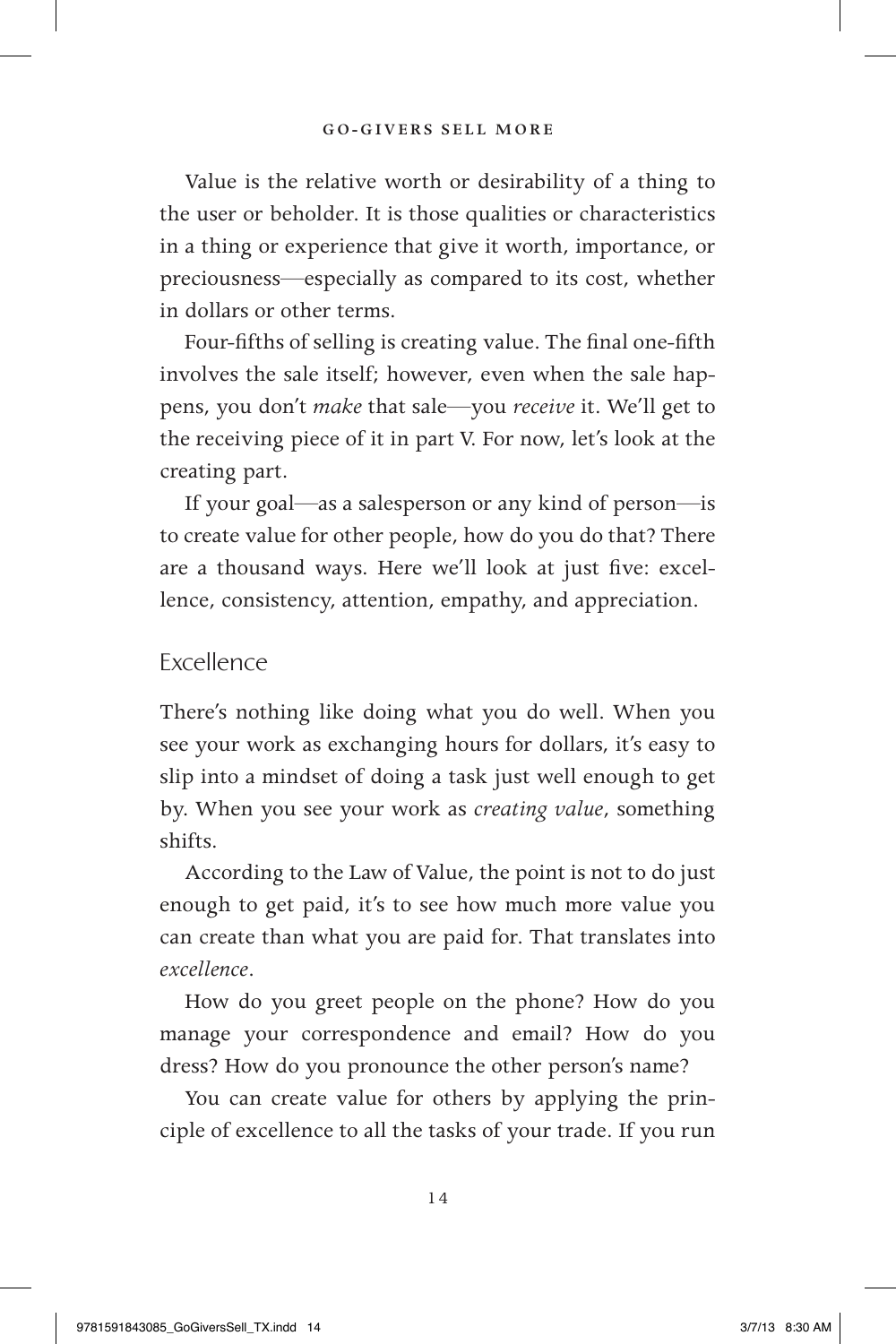a hot dog stand, it means using the best ingredients (never a stale bun, the crispest freshest pickles, only premium all-beef franks), keeping the cart immaculately clean, and keeping yourself that way, too.

The point is not to hold yourself to an impossible standard of perfection. It is to invest yourself consciously in everything you do, with an intention of bringing to bear your greatest abilities to the task at hand. It is to create a habit of excellence.

When you stay at a Ritz-Carlton, you are never greeted with a "Hey," a "What's up?" or a "How ya' doin'?" Depending on the time of day, it will be "Good morning," "Good afternoon," or "Good evening." When you thank an employee for something, the response will not be "No problem" but "My *pleasure*." They say it like they mean it—and they do mean it. Simple. Impressive. What does it cost? Nothing. What does it create? *Excellence*. Any other hotel or motel in the world could do the same thing and position themselves above the competition. But most don't.

*Excellent*, by the way, does not mean *expensive*. The ability to provide exceptional value is not limited to high-end businesses or those with luxury product lines. You can have a great food experience at an expensive fine dining establishment, a family deli, a neighborhood coffee shop—or a hot dog stand. Price and value are not necessarily the same thing. In fact, when following this law, they *never* are.

#### Consistency

The world is full of uncertainty. When people know they can always count on you to deliver the same quality of ex-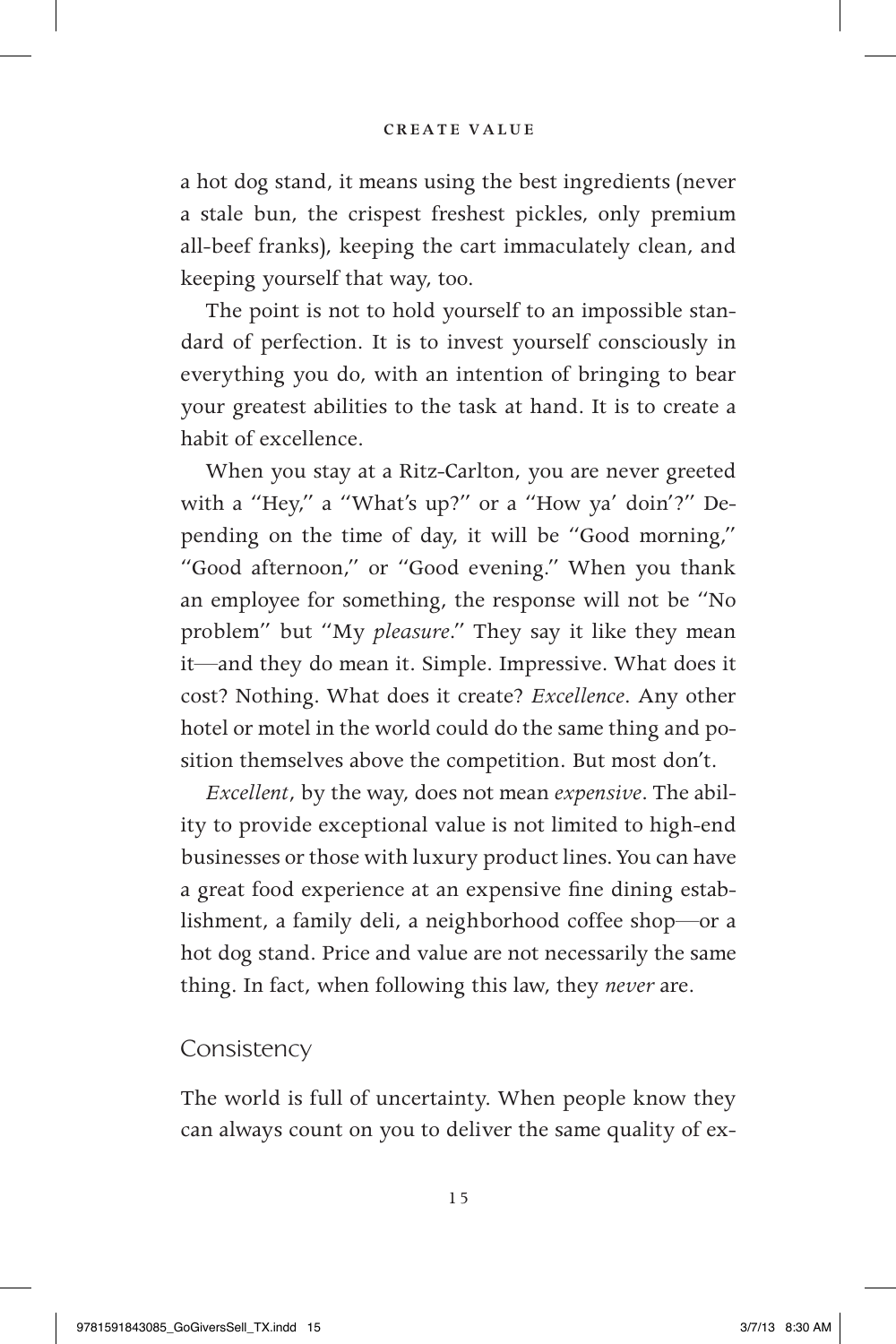perience, no matter what, you become an oasis of stability within their personal sandstorm of change.

There is a restaurant in John's area that serves pretty good food—sometimes. And sometimes not. John and his wife, Ana, have been there three or four times. There's another place that's about twice as far away and in about the same price range, but their food is *always* good. You can guess where John and Ana eat—and where they don't. It's worth the extra drive not to have to wonder how dinner will turn out.

When you can combine both—excellence plus consistency—you create truly exceptional value.

#### Attention

Bob uses a travel agent in Florida named Jim Hurlburt. In the Internet age, when we can all make our own reservations, you'd think travel agents would be obsolete—but Bob would never dream of traveling without using Jim's service. Why? Because of the phenomenal value Jim creates through his attention to detail. He gets Bob exactly the flights he wants at the times he wants and for the best prices possible (and saves him a ton of time). He knows Bob's seating preferences, he calls to let him know he got the upgrade—and if he couldn't get it, he'll keep trying till he does. He calls the airline to make sure everything is running on schedule and keeps Bob up to date on any changes.

Before Bob leaves, Jim emails to wish him a good trip and make sure he has Jim's cell phone number in case of emergencies. When Bob returns, there's an email waiting to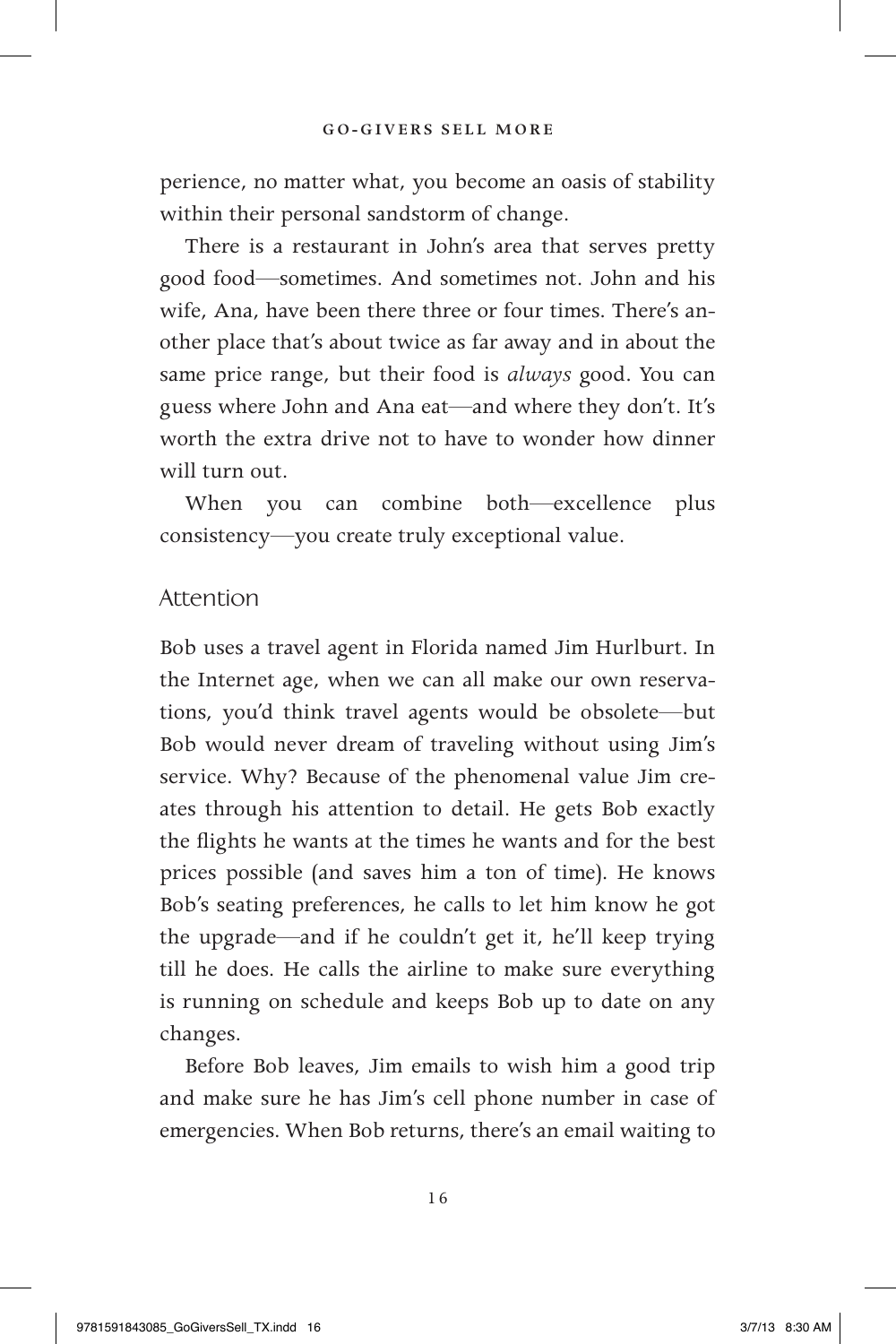welcome him home, make sure he had a good trip, and ask if anything came up that would have made the trip easier or better for him.

Not surprisingly, Bob has referred a lot of business his way. The value Jim has created has made him worth a great deal to Bob and has paid Jim back in dividends many times over.

#### Empathy

Empathy means putting yourself in the other person's shoes.

This is what happened to John and Ana a few years ago when Ana broke her knee. It was a complex fracture and took two full years to heal completely. During that time they traveled a good amount and flew five different airlines, quite a few times each.

When they flew Southwest, Ana was always taken onto the plane first; wheelchairs were always ready for her when they got off the plane; and because she had to keep her leg up for long flights, the flight attendants took care to make sure they got three seats across, with the empty seat in the middle so she could put her leg up—even on flights that were practically full.

Of the other four airlines, none came anywhere close to this level of attentiveness; on one flight they were actually shuffled to the very *back* of the plane. The other airlines gave decent service overall, but they missed so many simple opportunities to add more value. They just didn't get it. They were neither trained nor inclined to put themselves in the passenger's place.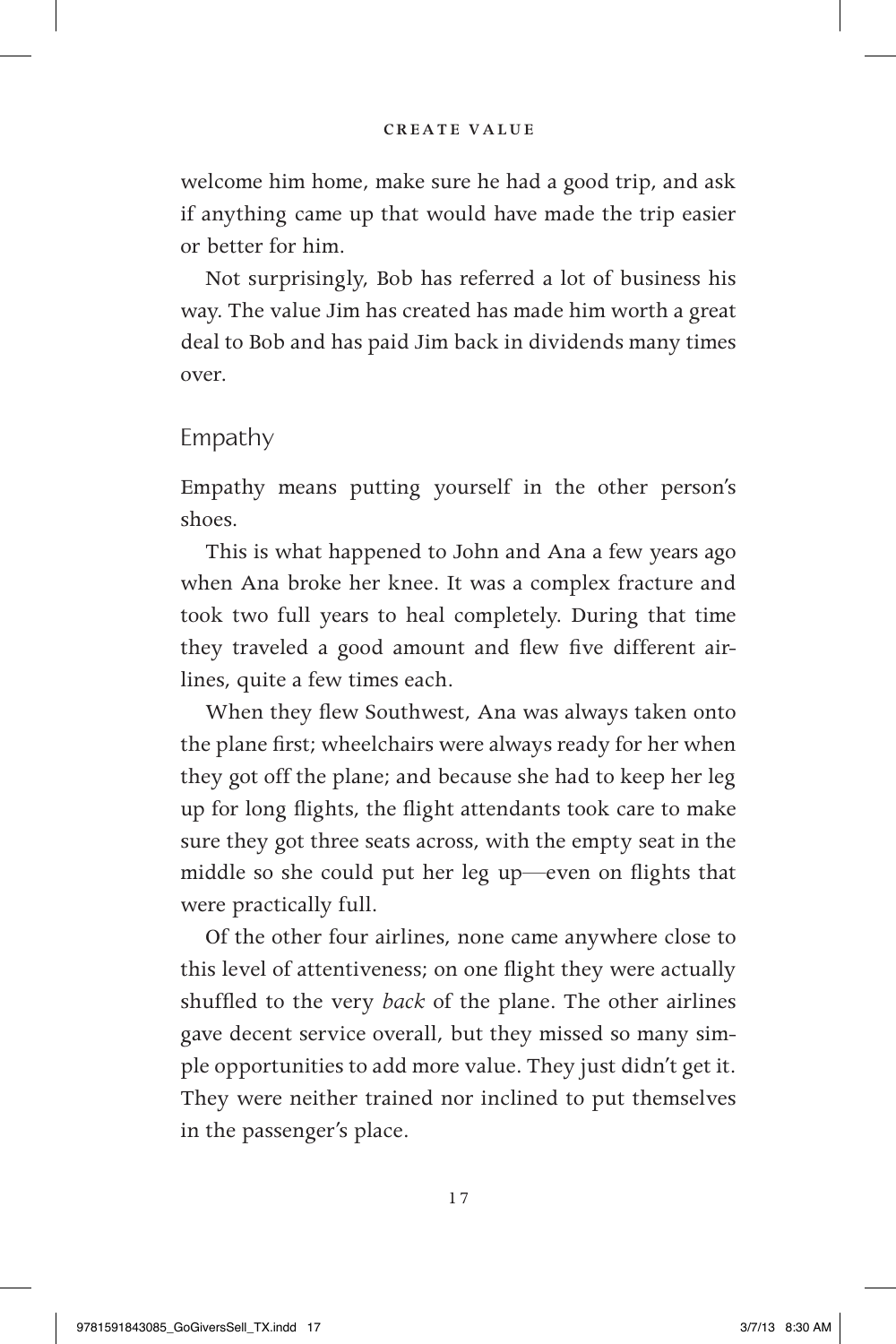#### Appreciation

Adding value to people's lives often costs little or nothing financially. In fact, most of the greatest ways we can create value for other people have nothing at all to do with spending money.

One of the most powerful ways you can create value for people is simply to appreciate them. Notice the things they do that make a difference, no matter how small, and point them out. Say thank you, and mean it. Write thankyou notes—not just emails, but actual handwritten notes. (Who does *that* anymore?)

At Marie Jakubiak's accounting firm in Michigan, new clients are not simply greeted by name the first time they walk into the office; they are also greeted by a sign that says, "Welcome to our new client, Mary Jones!" with their name surrounded by fresh flowers.

The word *appreciate* comes from the Latin *appretiare*, which means "to set a price to." Over the centuries it came to mean both "an expression of one's estimate of something, usually favorable" and "to rise in value."

Interesting: when you appreciate people, *you appreciate*. And when you don't, you *depreciate*.

You want to increase your own worth? *Appreciate*.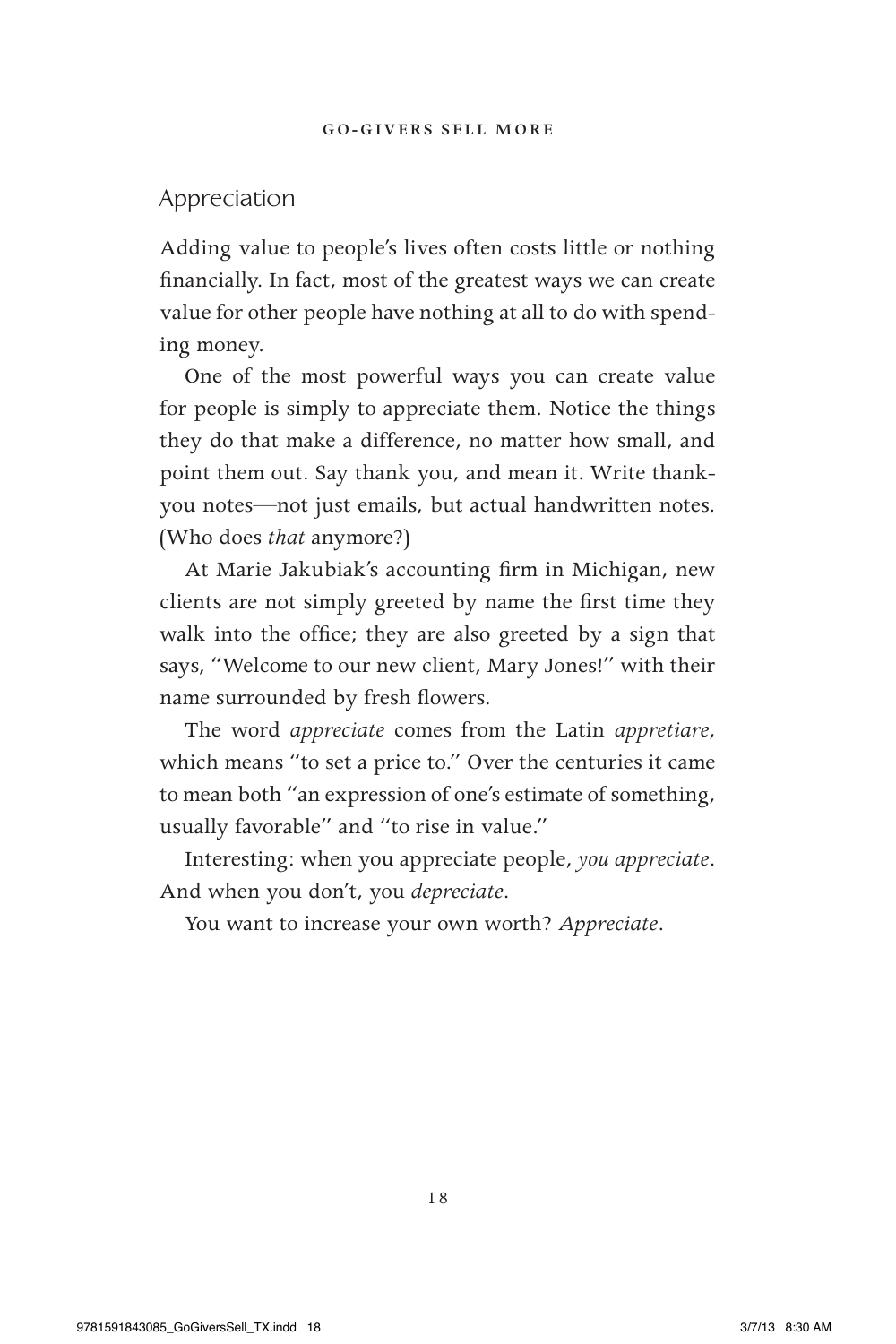## **2. MacGuffin**

*It was not the hot dogs but the person serving the hot dogs that had vaulted the young man to such popularity. Not the dining the dining* experience*. Ernesto had made buying a hot dog into an unforgettable event.*

"But I already sell a high-quality product that gives great value," says the skeptic. "My company's got value covered; why can't I just focus on selling my great product?"

Let's say you sell insurance: what business are you in? If you're about to answer, "The insurance business, of course!"—not so fast. It doesn't matter whether you sell cars or homes, legal or financial services, computers or sandwiches: *you're not really in the business of selling any of those things.*

What you sell is a MacGuffin.

A MacGuffin, so dubbed by the late British film director Alfred Hitchcock, is the object around which the whole story focuses. In *Raiders of the Lost Ark*, it is the ancient Ark of the Covenant that the archeologist Indiana Jones is racing to prevent the Nazis from obtaining. In *The Maltese*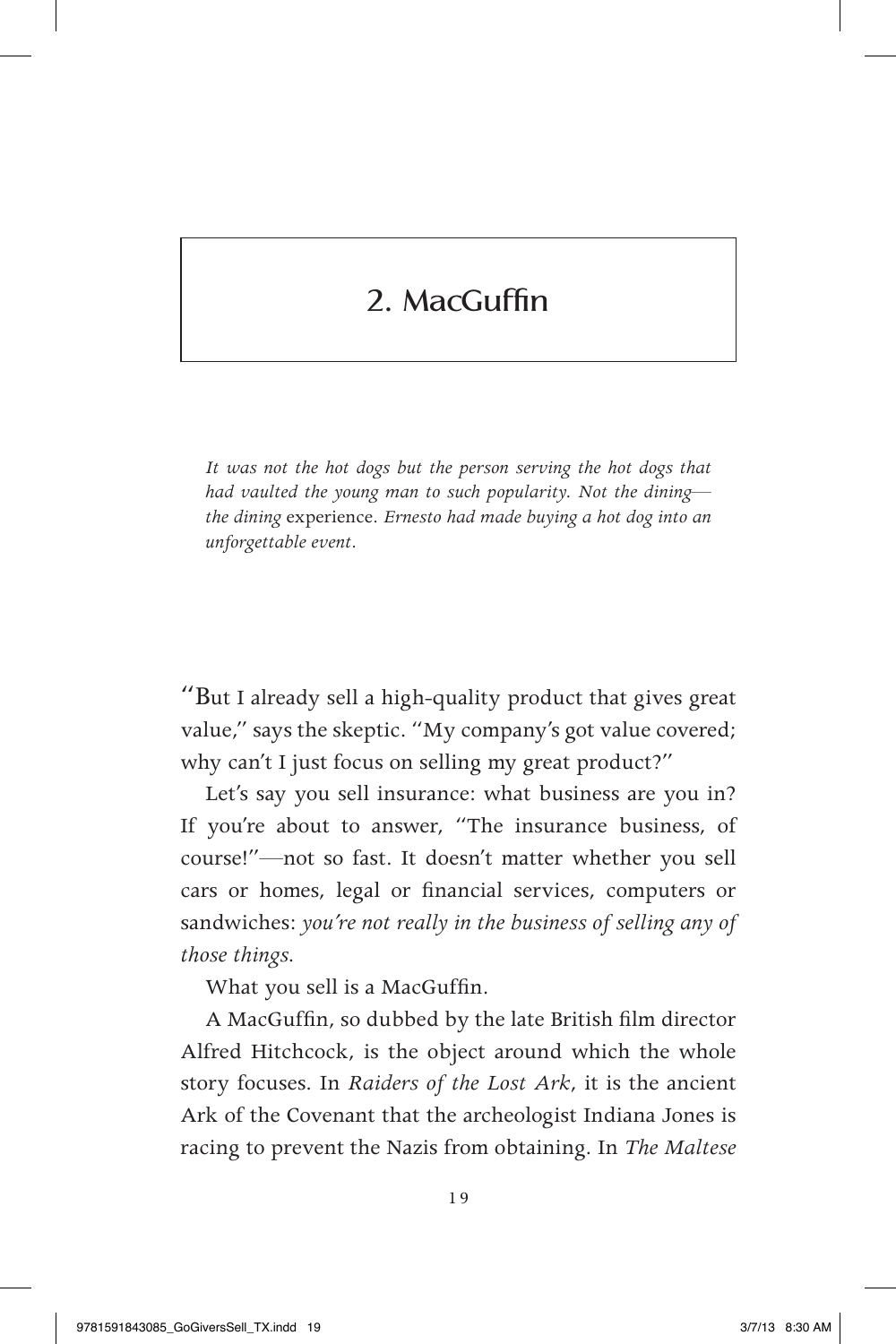*Falcon*, it is the jewel-studded falcon statuette that triggers multiple murders and betrayals. In *The Treasure of the Sierra Madre*, it is the precious gold hidden in the mountain mine that Humphrey Bogart's Fred C. Dobbs and his partners are desperate to find.

Here's the funny thing, though: when you get to the end of the story you realize, that thing the story's about? *That's not what the story's about*.

Indiana Jones succeeds in his quest, but the ark itself is quietly buried, filed away in a warehouse under lock and key. The Maltese falcon statuette turns out to be a fake. Fred C. Dobbs's gold dust blows away in the breeze. The characters themselves are devoted to their pursuit of the MacGuffin—but the value of the story lies not in the MacGuffin but in the process they go through.

Whatever it is you're selling, *it's a MacGuffin*.

It's not that your product isn't important; it is. It's just not what the sales process is all about.

Then what *is* it about? It's about adding value to the other person's life. Your product may be one vehicle for doing that, one among dozens. Yet a person may never actually buy your product and still have his life changed by meeting you and getting to know you. And that person even though he never actually becomes a "customer" will refer many others to you.

You may have been told that the number one ingredient to success in sales is to be head-over-heels in love with your product. After all, how could you get behind something you didn't love passionately yourself?

That idea seems logical, but it isn't.

Would you have to be in love with insurance, software,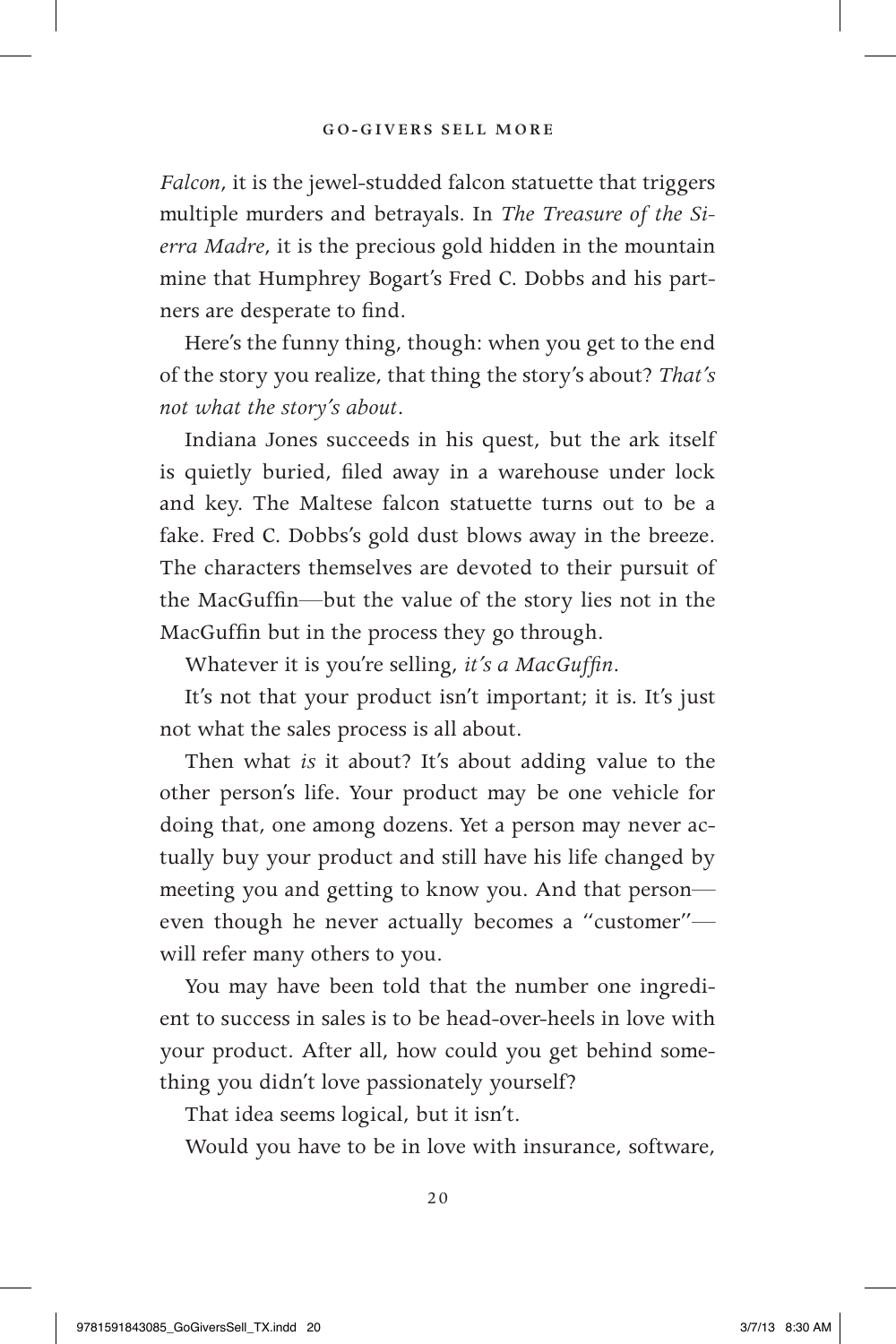#### **MACGUFFIN**

or sandwiches in order to sell any of those things, or even be *great* at selling them? No. You *may* be in love with your product, but you don't *have* to be.

You must believe in it. You must back it 100 percent. You must know, beyond the faintest shadow of the slightest doubt, that your MacGuffin will do the job it is supposed to do for the person who buys it. But you don't necessarily have to love it personally.

What you do need to fall in love with—head-over-heels, moonstruck, gaga in love—is the process of helping people get what they need and want. Of *creating value*.

Sometimes being in love with your product can actually get in the way of being great at sales. That passion can come across as a kind of missionary zeal that puts other people off. Accost them with a zealot's gleam in your eye and they'll never hear a word you say. You may care a great deal about your product, but that doesn't mean the other person does, too.

Remember, this process is not about you, and it's not about your product. It's about the other person.

There is very good news here: it means that no matter what you're selling, you have the same opportunity to touch people's lives.

Some will read this and say, "Oh, they're saying the product doesn't matter." We're not saying that at all. The product matters very much. And many great salespeople *are* enthusiastic, committed, lifelong users of their own product, *are* in fact very much in love with their product. But that's not the point.

Your MacGuffin may be the best in its class. It may even be life-changing. You may have testimonials from peo-